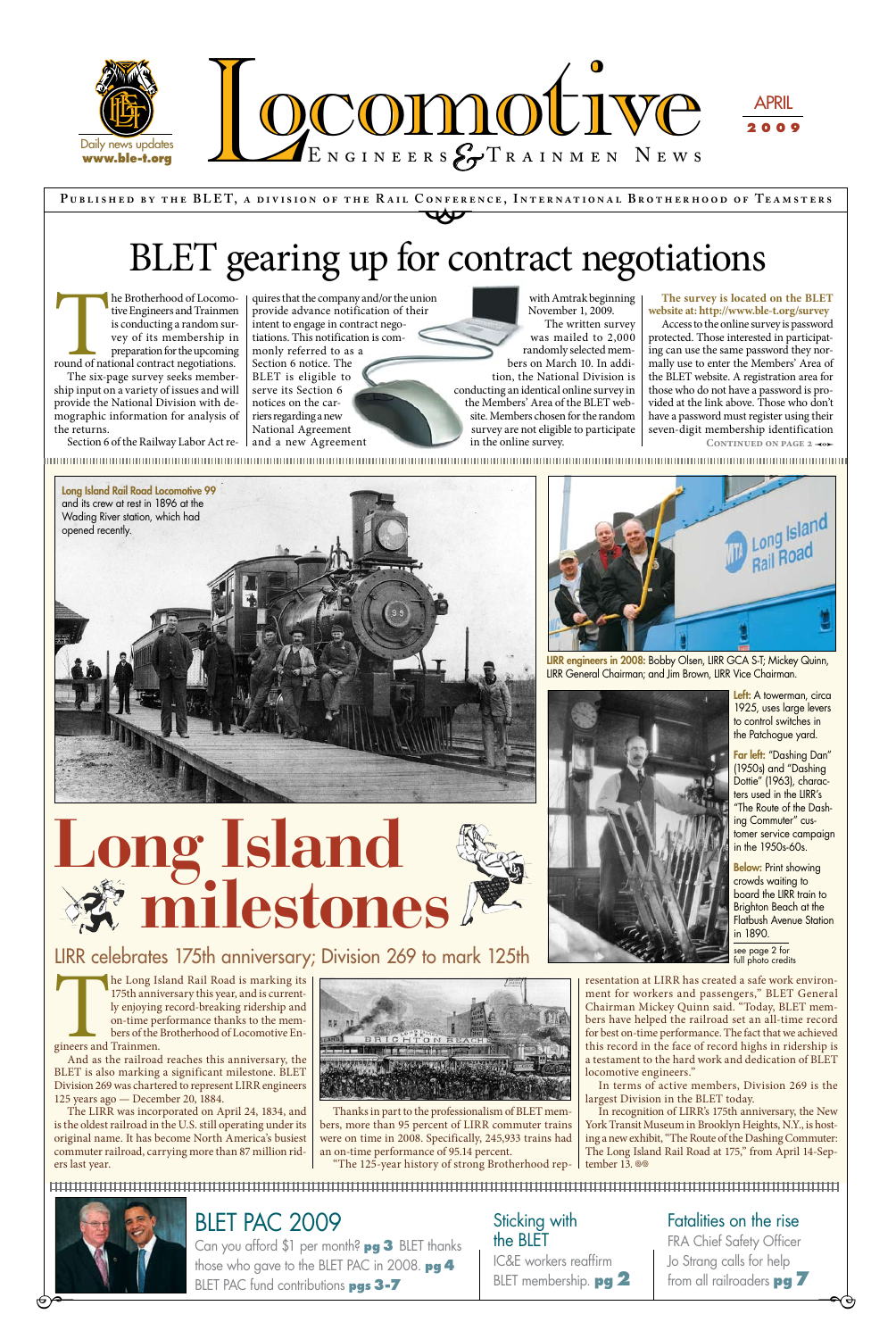braham Lincoln's work as a lawyer for railroads is well known. But a new book on Lincoln's 25-year legal career shows that Lincoln was also one of the first attorneys in the country to champion an injured railroad employee.

Back in 1854 – when railroads were just beginning to use employees as easily disposable pieces of equipment – Lincoln sued Great Western Railroad Company for a severely injured brakeman named Jasper Harris. According a three-page complaint that is in Lincoln's handwriting, Harris' right leg was amputated above the knee because of an accident that was caused by the negligence of a fellow employee named George Armstrong. Closing the complaint, Lincoln asked the court to give Harris \$10,000 in compensation. That would be nearly two million dollars today.

Although the pleading was signed on behalf of the law firm of Lincoln & Herndon, historians have verified that the handwriting belongs to Lincoln.

This was a tough case for any lawyer, even a legendary trial and appellate advocate like Lincoln.

The first problem was that the Federal Employers' Liability Act did not exist in 1854, and Illinois had a horrible law — called "contributory negligence" — that made it extremely difficult for plaintiffs to win



negligence cases.

In addition to proving that the accident that injured Harris was caused by the negligence of a Great Western employee (his co-worker Armstrong), the contributory negligence rule meant that Lincoln had to also prove there was **absolutely no carelessness** by Harris. If Harris was even **one-percent** at fault in causing the accident, the contributory-negligence rule meant he would have received **nothing**.

Making a bad situation worse, a few months after Lincoln sued Great Western

**I** mployees of the Iowa, Chicago & Eastern Railroad (IC&E) reaffirmed their allegiance to the Brotherhood of Locomotive Engineers and Trainmen today by voting overwhelmingly in favor of the BLET in a representation election.

> the Illinois Supreme Court adopted "the fellow-servant rule." Under the fellow-servant rule, an injured employee was absolutely prohibited from suing his employer for an accident that was caused by the negligence of a co-worker.

The fellow-servant rule

would have killed Harris' lawsuit — even if it survived the defense of contributory negligence.

We are not sure exactly happened in Harris versus Great Western. The old records say the case was dismissed — at Harris' request. And this was a few months before the Illinois Supreme Court adopted the fellow-servant rule.

Reading between the lines, Great Western probably settled the case to avoid facing the formidable Lincoln in court.

The Iowa Chicago & Eastern Railroad began operations is 2002 with 1,400 miles of track in Illinois, Iowa, Minnesota, Missouri and Wisconsin. IC&E's main lines extend from Chicago to Kansas City, Mo., and from Sabula, Iowa along the Mississippi River northwesterly to Minneapolis-St. Paul using trackage rights over the Canadian Pacific from La Crescent, Minnesota, to the Twin Cities. Branch lines (known as the "Corn Lines") extend from Marquette, Iowa, west to Mason City and Sheldon, and from Austin, Minn., to Jackson and to Rosemount.  $\circledast$ 

#### **BLET CONTRACT NEGOTIATIONS**

CONTINUED FROM PAGE 1-0

Although it looks like Jasper Harris received some money, the lethal combination of the fellow-servant rule and the doctrine of contributory negligence continued to unfairly block other railroaders from obtaining just compensation for on-the-job injuries — until the FELA was enacted in 1908.

## **Calendar** & Events 2009 **&**

A tremendous victory for railroaders, the FELA abolished the detestable fellow-servant rule and the odious defense contributory negligence.

If you want a copy of the complaint Lincoln wrote for Jasper Harris, send a note to jfarina@hoeyfarina.com. I want to make this remarkable document widely available because, as Designated Legal Counsel, I am proud to follow in Abe Lincoln's footsteps as an advocate for injured

"Thanks in advance for participating in this survey and helping to shape our bargaining goals for the upcoming round," BLET National President Ed Rodzwicz said. ®®

railroaders.

#### Submitted by:



James L. Farina Hoey & Farina 542 South Dearborn, Suite 200 Chicago, IL 60605 **Phone:** (312) 939-1212 or (888) 425-1212 **Fax:** (312) 939-7842 Email: jfarina@hoeyfarina.com www.hoeyfarina.com

### Federal Employers' Liability Act (FELA) >>

## Abe Lincoln rode to the rescue of injured railroader

IC&E workers originally joined the Brotherhood in December of 2002, and thanks to the BLET, they obtained their first-ever union contract in January of 2005. These dedicated members showed their appreciation to the Brotherhood by voting 164-88 to remain BLET members, clearly rejecting a takeover attempt by the United Transportation Union.

First Vice President Paul Sorrow, head of the BLET's Organizing Department and Short Line Department, gave special recognition to Vice President Mike Twombly for his hard work and dedication.

"This was an extremely difficult, hard fought representation election, and it is thanks in part to Brother Twombly that the BLET was successful," First Vice President Sorrow said.

He also thanked Tommy Miller, BLET Director of Organizing, for his superb effort.

"Things were looking bleak until Tommy Miller showed up on the scene," Sorrow said. "He virtually lived on the railroad throughout the entire representation election.

"But most importantly, I wish to thank our loyal and dedicated members in Kansas City, Mo., Mason City, Iowa, Savan-

LIRR cover images : Locomotive 99 — courtesy of the Ron Ziel Collection; LIRR engineers — International Brotherhood of Teamsters; Towerman — James V. Osborn, 1925. Courtesy of the Queens Borough Public Library, Long Island Division, Ron Ziel Collection; Dashing Dan and Dottie — NY Transit Museum; Brighton Beach — print by William J. Rugen, 1890. Courtesy of the Queens Borough Public Library, Long Island Division, William J. Rugen Photographs (Black and white images provided to the BLET by Roxanne Robertson of the New York Transit Museum.)

nah, Ill., Quad Cities, Iowa, and all across the railroad for supporting the Brotherhood in the face of an aggressive foe."

Organizers Bob Kreuzer and Bob Ramshaw also lent assistance from the Teamsters Rail Conference.

## IC&E workers maintain BLET membership

number (found on the mailing label of the monthly Newsletter) or their Social Security Number and their date of birth.

Deadline to complete the random surveys is April 15, 2009. Deadline to complete the online survey is April 30, 2009.

Labor contracts or collective bargain-

ing agreements do not expire under the Railway Labor Act, but become amendable at the end of their term. The current BLET National Contract was ratified in June of 2007, and the wage increases were retroactive to July 1, 2005. Part of the 2007 National Agreement was a standard moratorium clause under which the parties agreed not to seek any changes for a defined period of time.

The National Agreement becomes amendable on January 1, 2010, and the parties agreed in 2007 that notices can be served 60 days before the Agreement becomes amendable.

"These dedicated members showed their appreciation to the Brotherhood by voting to remain BLET members." 

#### **Railroad Retirement Board Informational Conferences**

The U.S. Railroad Retirement Board holds free information conferences for railroaders. Conference registration begins at 8 a.m., with the programs beginning promptly at 8:30 a.m. and ending at 12:30 p.m.

#### May 1, 2009

**Ashland, Neb**. Eugene T. Mahoney State Park, 7840 W. Park Highway

May 1, 2009 **Kansas City, Mo.** Embassy Suites Hotel, 7840 NW Tiffany Springs Parkway

May 8, 2009 **Lakewood, Colo.**  Holiday Inn Lakewood, 7390 West Hampden Ave.

May 8, 2009 **Independence, Ohio** Holiday Inn Cleveland South, I-77 and Rockside Road, 6001 Rockside Road

May 15, 2009 **Philadelphia, Pa.**  Sheet Metal Workers Local 19 Union Hall, 1301 S. Columbus Blvd.

May 15, 2009 **Little Rock, Ark.**  Holiday Inn Airport, Kittyhawk South, 3201 Bankhead Drive

May 29, 2009 **Billings, Mont.** Wingate by Wyndham, 1801 Majestic Lane

#### June 7-12, 2009 **82nd SMA, Gatlinburg, Tenn.**

John Mason, Local Chairman of BLET Division 239 (Knoxville, Tenn.), is Chairman of the 2009 SMA in Gatlinburg, Tenn. It will be held at the Park Vista Hotel & Conference Center (705 Cherokee Orchard Road, Gatlinburg, TN 37738; Phone: (865) 436-9211). The room rate is \$103 per night. Contact Mason at: (865) 523-2684 email: scooterloco@comcast.net or LNM67@comcast.net.

#### July 5-9, 2009 **71st EUMA, Philadelphia**

Brother Sean Simon, Vice President of BLET Division 226 (Newark, N.J.), is Arrangements Chairman of the 2009 EUMA in Philadelphia, Pa. It will be held at the Hyatt Regency Philadelphia at Penn's Landing (201 S. Columbus Blvd., Philadelphia, PA 19106: Phone: (215) 928-1234. The room rate will be \$169 per night. To contact Simon, call (609) 558-6405 or email: EUMA2009@aol.com.

#### July 29-August 1, 2009 **Military Railway Service Reunion**

Organizers are planning a large reunion of MRS veterans who served during WWII and Korea, which will be held at Ft. Eustis, Va., as part of the Army's Transportation Corps week. Email Mark Metz for details: m-m-e@comcast.net.

#### September 13-16, 2009 **75th SWCM, Kansas City, Mo.**

Mike Zenner, Secretary-Treasurer of BLET Division 130 (Kansas City, Kan.), is Hosting Chairman of the 2009 SWCM in Kansas City, Mo. It will be held at the Hyatt Regency Crown Center (2345 McGee St., Kansas City, MO 64108: Phone: (816) 421-1234). The room rate will be \$139 per night. To contact Brother Zenner, call (816) 804-9107or email: zmike5@kc.rr.com. Visit the SWCM website  $-\frac{5}{8}$ at: www.bletswcm.org.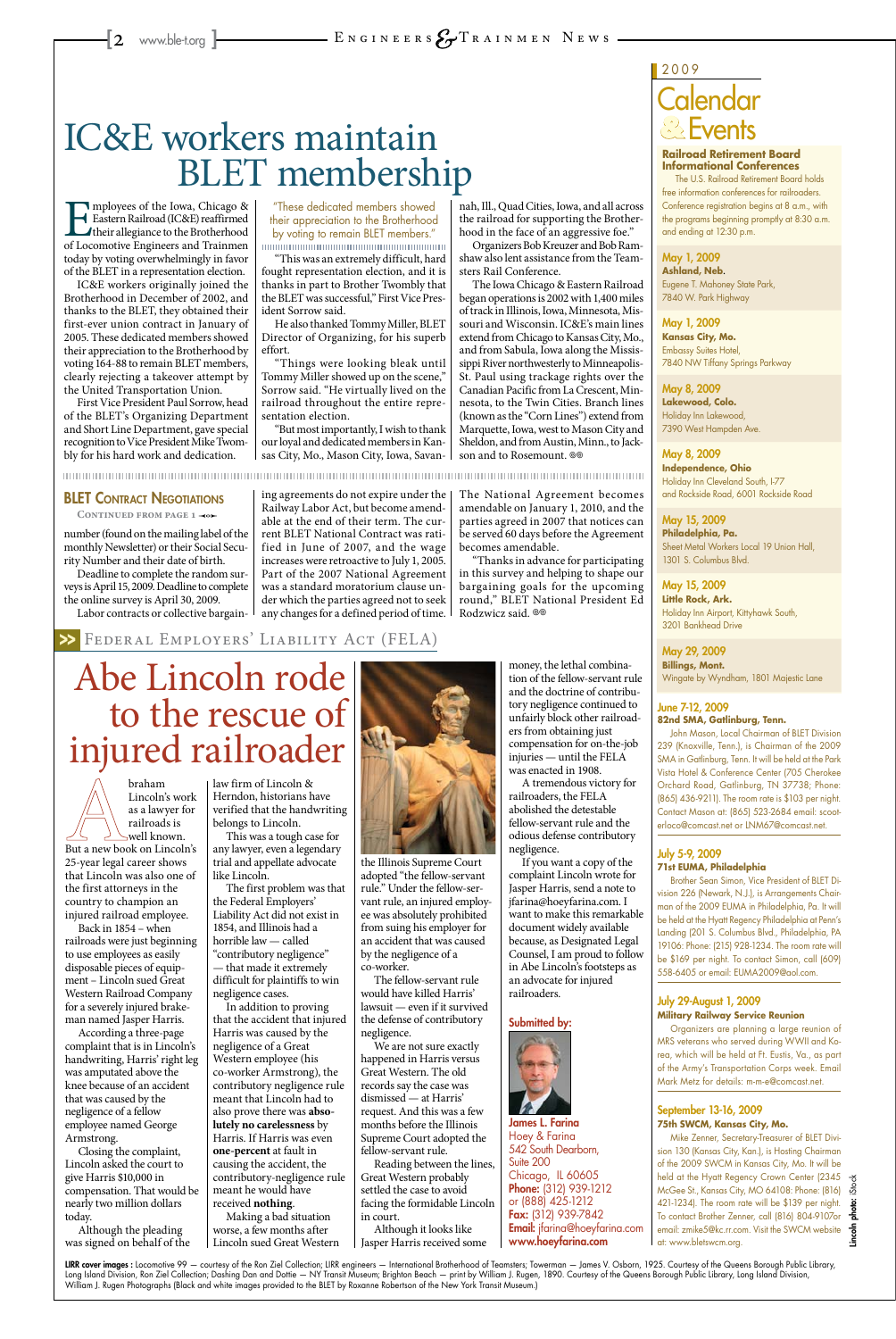# PRESERVING JOBS, PROTECTING LIVES

### Can you afford \$1 per month?

**By John P. Tolman** BLET Vice President and National Legislative Representative

third of BLET members give to the BLET-PAC. A robust PAC would

pproximately one-<br>third of BLET<br>members give to<br>the BLET-PAC. A<br>robust PAC would<br>consist of one half our members<br>giving \$5 per month or all of are instituting this summer. I would like to take this op-

giving \$5 per month, or all of our members giving \$1 per month. In fact, encouraging each member to give \$1 per month is the goal of a campaign that we

> member every month can make  $\, \mid \,$  gives us a powerful voice in the a big difference.

portunity to thank all of those whose names are printed in this issue for contributing to the BLET-PAC. I would also like to encourage all members to give if you are not already donating, and to continue or increase your support if you are already giving. One dollar from each

It is vital to the political strength of the BLET to have a strong, effective political action committee. A strong BLET- PAC

political process to elect politicians who will respond to our interests; influence legislation and regulations to take our concerns into account; and stop those who try to take away our jobs, harm rail safety or infringe upon our rights as workers.

> The money our members donate to the BLET-PAC helps us to protect the safety, livelihoods and lives of members, their families and all workers nationwide. We all need to support the PAC. Please give to the BLET-PAC. @@

We need all of our members to participate in these efforts because the BLET- PAC has continued to be one of the best ways to protect our jobs and advance pro-rail labor policies. It is no secret that politicians listen more to those who are the strongest and the loudest, and if we are to continue being heard, then we must maintain and increase contributions to the PAC. If we can walk into a meeting and say that 100 percent of BLET members have united to contribute to the BLET-PAC, then politicians would understand that there are thousands of voices backing us up. We would be an even more powerful force.

There are a number of citizens across<br>the country who believe we should<br>not have to give money to politicians'<br>re-election campaigns in order to have here are a number of citizens across the country who believe we should not have to give money to politicians' better access to them. Unfortunately, until major league reforms are put into place, that's the reality of the world we live in. When we help re-elect those who are willing to support our issues, BLET members have a much better chance of seeing the changes for the better regard-



Railroad lobbyists have wellfunded and powerful PACs. In the 2008 election cycle, the Class I railroads donated more \$7 million dollars to candidates in or-

Please think about the difference we can help make and, if your family is not already contributing to the PAC fund, we encourage you to check out the advantages and the importance of doing so.  $\circledcirc$ 

der to advance their agenda. We work to counter their agenda as much as we can but in order to go from defense to offense, we need the support of all of our members. We cannot simply react when important issues arise. We must get in the game early and help set the agenda.

While our contributions are small in comparison to the railroads, the BLET- PAC money collected has been used to elect worker-friendly governors and state legislators. And because 50 percent of this money goes to the National PAC, it also helped to elect Barack Obama as President, gain the Democrats a majority of seats in the U.S. House and Senate.

 $\mathcal{Q}$  Mail one to the BLET National Legislative Office in  $\mathcal{O}_\text{O}$  Washington, D.C. (25 Louisiana Ave NW, 7th Floor, Washington, D.C. 20001).

#### BLET PAC FUND CONTRIBUTORS — calendar year 2008

# BLET-PAC donations help protect livelihoods — and lives

## **by Sereena Hogan,**

BLET Auxiliary Vice President/ National Legislative Representative

**BLET EDITOR'S NOTE:** The following is a list of total calendar year contributions to the BLET PAC fund by BLET members in 2008. It is based on monthly reports filed by Division Secretary-Treasurers. There may be some discrepancies in a member's original monthly commitment and the total amount shown; for example, if you are giving at the President's Club level (\$50 per month), but began your payroll deduction after January 2008, then you will be shown at the Vice-President's Club level (\$20 per month) because your total year contributions did not reach the \$600 yearly level.) Additionally, delays in filing monthly reports may account for discrepancies in this list

ing workplace safety and improvement to quality of life issues.

When a BLET member signs up to give contributions to the BLET PAC, it's not just the BLET members

who benefit. Their spouses and families also benefit from the union's ability to see our friends hold elected office, not just at the National level, but also the State level. As Auxiliary members and spouses, perhaps we can take a moment to examine our budgets to see if there is

any wiggle room allowing a donation to the PAC. The larger the monthly donation, the better the ability our organization has to help those who can help us, but every dollar counts. Your Division Legislative Representatives should have PAC applications available, or you can contact your Division Secretary-Treasurer to sign up.



John Tolman, BLET Vice President & National Legislative Representative, during a recent meeting with newly-elected President Barack Obama. Supporting the PAC helps the BLET earn face time with politicians to lobby on behalf of issues that are important to BLET members.

Joining the BLET PAC

# is as easy as 1, 2, 3!

## Your PAC contributions make a difference

Get a PAC Authorization Check Off card from your **L**oDivision's Legislative Representative or go online to **www.bletdc.org**, under the drop down menu "Take Action," click on BLET PAC. When prompted, fill in the username "signup" and the password "bletdc." Then print the filled out card.

After you fill out the form online or in this issue,  $\angle$   $\angle$  ogive one copy to your Division Secretary-Treasurer.

Your Division Secretary-Treasurer will then begin automatic payroll deductions and the National Legislative Office will send you confirmation of the receipt of your card and a BLET-PAC pin.

Here's how to join the BLET-PAC in three easy steps:

#### **President's**

**Advisory Council \$100 per month (\$1,200 or more)** John F Collins, Div. 421 Brian P. Gallagher, Div. 752 Ronald K Huff, Div. 746 Michael R. Muscha, Div. 671 Richard A Olson, Div. 746 John P. Tolman, Div. 57

#### **President's Club \$50 per month (\$600-\$1,199)**

Darrell N Azarcon, Div. 692 Steven J Benson, Div. 739 Terry D Briggs, Div. 530 Ben L Blissett, Div. 301 David K Brown, Div. 517 Theodore J Carter, Div. 158 P C Chaput, Div. 57 Kent N Confer, Div. 623 Paul T Currier, Div. 28 James A Daddino, Div. 269 Richard J Dame, Div. 587 Susan L Doak, Div. 623 Don H Douglass, Div. 721 Anthony M Dimond, Div. 176 Michael Elliott, Div. 238 Robert B Engelhard, Div. 75 R H Evans Jr., Div. 57 Steve D Facklam, Div. 130 Doug E Finch, Div. 098 Stephen J Frankowiak, Div. 96 Michael Gannon, Div. 11 Merle W Geiger Jr., Div. 758 Craig A Gilchrist, Div. 298 Robert F Hagan, Div. 757 Timothy R Hanely, Div. 36 C L Harris, Div. 28 Thomas F Hebert Jr., Div. 312 Orvilee D Hill, Div. 31 Peter P Hinckley, Div. 144 Ronald K Huff, Div. 746 Garry N Johnson, Div. 28 Terry R Jones, Div. 044 David G Kearsing, Div. 46 Brian P Kelley, Div. 502 Mark B Kenny, Div. 11 Kenneth W Kertesz, Div. 263 John G Krueger, Div. 107 William A Lander, Div. 28 Dan J Lauzon, Div. 57 Robert H Linsey, Div. 659 James P Louis, Div. 421 Thomas W McRill, Div. 777 Richard G Mize, Div. 104 Sean H Morgan, Div. 65 William J Munger, Div. 439 Jimmy A Olson, Div. 160 C A Parrish, Div. 28 Toni L Pepper, Div. 107 Paul S Piekarski, Div. 683 Dennis R Pierce, Div. 687 Edgar L Pruitt, Div. 126 Gregory D. Powell, Div. 920 Richard K Radek, Div. 404 Marcus J Radek, Div. 143 Christopher M Riley, Div. 75 Thomas E Roberts, Div. 601 Edward W Rodzwicz, Div. 325 C A Roy, Div. 57 Douglas A Sautner, Div. 746 Paul T Sorrow, Div. 498 Steve D Speagle, Div. 155 Robert S Svob Jr., Div. 28 Roy C Taylor Jr., Div. 28 Terry L Todd, Div. 585 Michael D Twombly, Div. 191 W E Vail, Div. 28 F A Verna, Div. 28 Vincent G Verna, Div. 28 John T Voss, Div. 75 Fred W Waldsmith, Div. 415 William C Walpert, Div. 604 Clarence E Way, Div. 512 Mathew J Wiggins, Div. 28 Steve J Young, Div. 585

#### **Vice-President's Club \$20 per month (\$240-\$599)**

Dean E Altringer, Div. 160 M D Anderson, Div. 333 Paul R Ansberry, Div. 158

**CONTINUED ON NEXT PAGE**  $\rightarrow$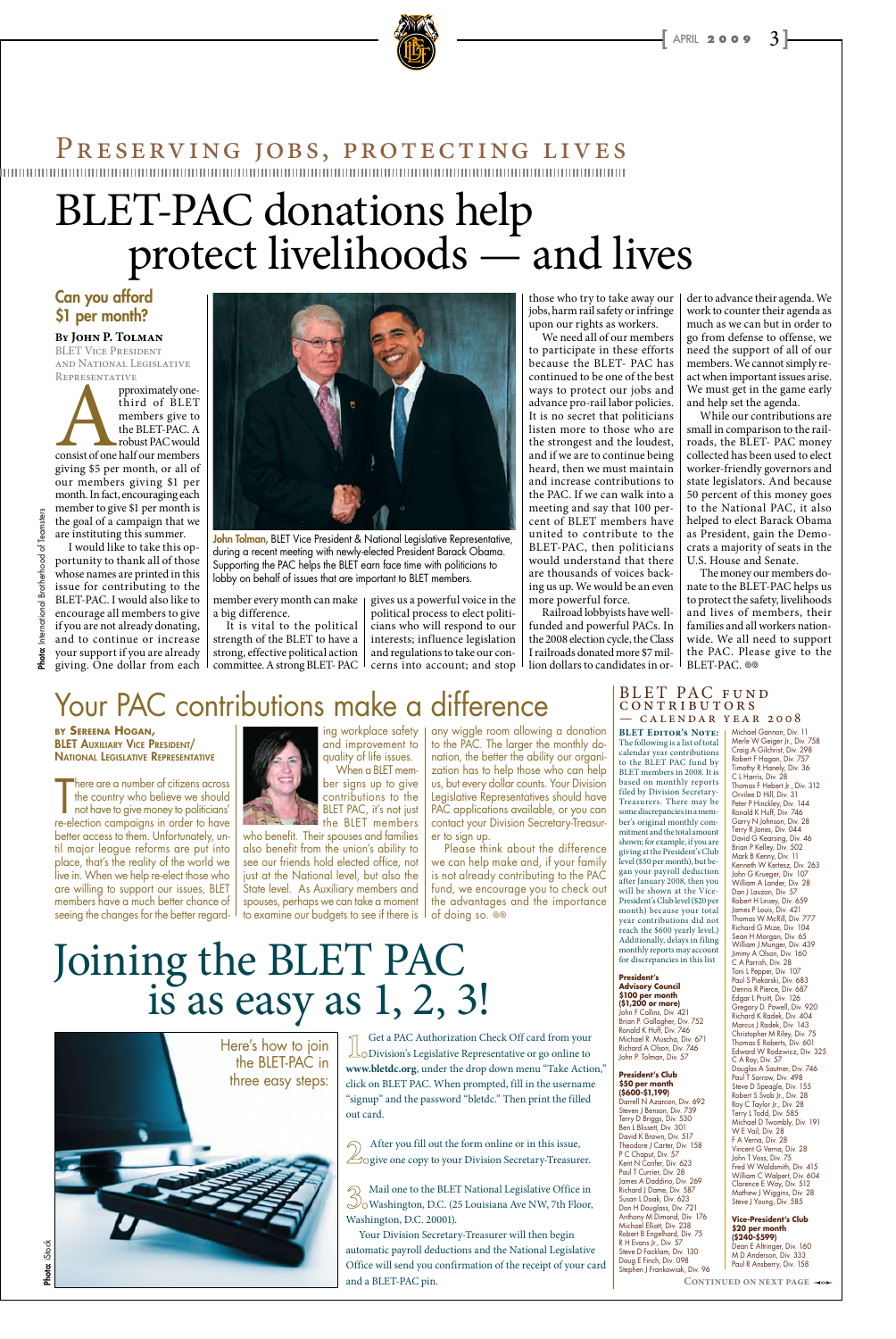K S Baer, Div. 800 Norman J Baker, Div. 585 Shawn E Bartholomay, Div. 671 Russell G Bates, Div. 60 G N Beckley, Div. 236 Anthony J Belscamper, Div. 602 Brian T Bender, Div. 86 Russell W Bennett, Div. 236 John A Benson, Div. 622 Robert R Bittermann, Div. 197 Jeffrey L Bochman, Div. 173 H W Brantley, Div. 299 Ronald S Brown, Div. 65 F.D. "Danny" Buck, Div. 301 Mitch L Buerkle, Div. 499 Jay N Callaway, Div. 858 David M Caniff, Div. 370 Joseph A Cargill Jr., Div. 285 Mike R Carter, Div. 681 Kelly A Cassidy, Div. 269 Jerry L Castle, Div. 383 A J Chick Jr., Div. 227 Larry W Christian, Div. 523 Steve L Christian, Div. 524 Jim Q Collins, Div. 523 Casey C Cox, Div. 238 R K Cutlip, Div. 385 Gordon D Cutright, Div. 458 G C David, Div. 28 Douglas W Davidson, Div. 96 Gordon H Davis, Div. 6 Cole W Davis, Div. 86 Bruce Z Dearden, Div. 203 Michael L Dubois, Div. 285 Lester A Duenas, Div. 800 David W Dugger, Div. 42 Curtis K Eberhard, Div. 671 Gary D Edwards, Div. 298 Norm T Eisengart, Div. 184 Corey W Engel, Div. 752 Mathias D Erhardt, Div. 746 David E Eslick, Div. 299 Henry M Espinoza, Div. 005 Ken A Esquibel, Div. 115 Loyd D Fain, Div. 834 Mike J Feasby, Div. 425 Carl W Fields, Div. 682 Richard C Fletcher Jr., Div. 158 Clovis R Ford, Div. 742 Richard D Fry, Div. 671 Carroll C Fuller II, Div. 75 Jacob J Gahner, Div. 746 Ron E Garner, Div. 75 Richard J Geese, Div. 602 Ray G Gillespie, Div. 622 Steven C Gillett, Div. 107 Joseph M Gioe, Div. 727 Jack L Givens, Div. 858 Mike J Goebel, Div. 234 Timothy R Green, Div. 512 Chris Ć Groose, Div. 609 Michael D Hamilton, Div. 238 Herbert Harris Jr., Div. 482 Steven D Harrison, Div. 013 George T Haskins Jr., Div. 672 Gerald D Hendrix, Div. 672 Philip D Henry, Div. 190 Kip E Hentges, Div. 298 David R Hilligoss, Div. 096 Charles E Hintz, Div. 6 Edward A Hitchcock, Div. 622 M G Holt, Div. 800 David F Horn, Div. 158 David L Houser, Div. 071 Jerry A Howle, Div. 303 Jack L Huddleston Jr., Div. 602 Bill G Hulett Jr., Div. 629 Jon C Hurst, Div. 28 Mark A Jenson, Div. 94 Dale A Jeremiah, Div. 518 Chuck R Jones, Div. 724 J G Joseph, Div. 28 David L Kastet, Div. 298 J J Keating, Div. 28 Steve E Keith Jr., Div. 800 Lawrence F Kemper, Div. 94 Charlie J King, Div. 134 John R Koonce, Div. 512 Ken N Kroeger Jr., Div. 28 W R Kruspe, Div. 582 Michael J Lacey, Div. 769 Jeff A Lane, Div. 629 David S Lavery, Div. 216 B P Law, Div. 336 Anthony P Lecholat, Div. 624 Chuck J Leonard, Div. 687 Rick R Lewis, Div. 462 John T Little IV, Div. 781 F T Lucero, Div. 299 Richard A Lyon, Div. 130 R J Maloy, Div. 299 Brad L McCloud, Div. 6 Rodger J McDaniel, Div. 28 Thomas M McKinley, Div. 602 Darrel M McMullen, Div. 115 Jarred W McNew, Div. 130 James F Mikoliczyk, Div. 158 Carrol R Moore, Div. 83 William Moore Jr., Div. 28 Tim L Morgan, Div. 086 D J Murphy, Div. 28 Gary A Myers, Div. 301 Larry M Neuman, Div. 28 Leslie H Neumiller Jr., Div. 671 Charles W Otten Jr., Div. 046 William F Paalhar, Div. 75 George W Painter, Div. 30 Scott G Palmer, Div. 842 John W Partridge, Div. 298 John Passi, Div. 158 E J Patterson, Div. 36 Rob W Patterson, Div. 383 T J Perkovich, Div. 357 Rob R Pitcher, Div. 299 J L Powell, Div. 28 S C Powers, Div. 216 D Prouly Jr., Div. 28 Mario E Ramirez, Div. 660 John L Redwine, Div. 206 Mike A Reeves, Div. 086 Robert E Reid Jr., Div. 42 Ricardo D Reyes, Div. 298

Ronnie E Rhodes, Div. 915 Gail B Rice, Div. 42 G M Richards, Div. 28 W R Riera, Div. 28 Charlie R Rightnowar, Div. 724 Tracy A Robertson, Div. 695 Jonathan A Robinson, Div. 365 Cory L Runion, Div. 115 Richard L Russell, Div. 676 Kevin M Schmit, Div. 624 E L Schneider, Div. 192 Terry L Schulenberg, Div. 721 Janet L Schultz, Div. 6 Ralf D Schulz, Div. 458 James H Scott, Div. 869 A B Singletary, Div. 216 Timothy L Smith, Div. 415 Tim J Smith, Div. 622 Timothy R Smith, Div. 940 Devon M Smoot, Div. 285 Carlton A Spence, Div. 672 Ted W Stauffer, Div. 75 T A Street, Div. 914 M L Tanner, Div. 769 Jody A Thomas, Div. 155 William A Thompson, Div. 325 Rick L Thompson, Div. 695 E T Thomsen, Div. 183 Luther W Todd, Div. 299 James R Toomey, Div. 285 Dave V Torgerson, Div. 499 Dennis W Tucker, Div. 94 Shawn M Turley, Div. 647 Joseph A Turner, Div. 236 Franklin T Tysdal, Div. 502 David Vanderbosch, Div. 383 T R Vaughn, Div. 33 Chris Velasquez, Div. 197 William M Verdeyen, Div. 754 Rick D Voyer, Div. 692 Robert M Wade, Div. 42 Vincent E Washam, Div. 285 Larry G Wessel, Div. 103 Patrick J Whalen, Div. 349 Kenny H White, Div. 622 David E Wilson, Div. 6 Leroy Winfield III, Div. 75 Tate M Wingett, Div. 197 Ricky L Winters, Div. 190 William L Withuhn, Div. 263 John H Wolters, Div. 682 Guy B Zewadski, Div. 229

#### **Senator's Club \$10 per month (\$120-\$239)**

Stephen D Cousino, Div. 5 ), Div. 57 James S Cowan, Div. 262 John D Cox, Div. 285 Robert A Craig, Div. 134 Roy L Crain, Div. 134 Thomas J Craver, Div. 56 Jeff J Crawford, Div. 622 Larry R Craycraft, Div. 621 Rob W Croft, Div. 425 James W Crosswhite, Div. 766 W H Curran, Div. 57 B E Cushing, Div. 112 Walter A Czerwinski, Div. 202 M A Czup, Div. 260 Dennis M Daly, Div. 103 Sean B Daughtry, Div. 14 Kevin L Davis, Div. 155 Richard A Davis, Div. 343 Jim M Day, Div. 629 Ricky D Day, Div. 28 J L Dayton, Div. 236 Daniel A De Selms, Div. 4 Kenneth E De Vine, Div. 517 Lee R Deck, Div. 671 William J Degeneffe, Div. 6 John A Delgado, Div. 425 Gary A Demotte, Div. 343 Eric J Demotte, Div. 343 Buddy E Devine, Div. 383 V A Di Russo, Div. 57 Jesse Diaz Jr., Div. 766 William J Dobbin III, Div. 682 Patrick S Donnell, Div. 343 Douglas P Dougherty, Div. 6 Dan L Douglas, Div. 682

Paul R Acosta, Div. 446 Albert L Adams, Div. 42 Colt C Adams, Div. 400 Paul T Aird, Div. 173 Rod D Albrightson, Div. 695 I E Alexander, Div. 166 James A Alleman Jr., Div. 193 D R Allen, Div. 236 T S Allen, Div. 777 Thomas H Alliman Sr., Div. 4 C R Almaguer, Div. 644 Steven D Altergott, Div. 60 Todd G Anderson, Div. 104 Chuck E Anderson, Div. 362 Jim W Anderson, Div. 239 D G Anderson, Div. 531 Charles W Andrews, Div. 94 Jim E Arends, Div. 86 James E Armes, Div. 42 Fred J Armijo, Div. 134 Edward P Armstrong, Div. 622 H L Ash III, Div. 216 J P Atchison, Div. 777 Ronald C Atwood, Div. 647 Charles E Bacon, Div. 98 Brian H Baginski, Div. 601 Dennis R Bailey, Div. 42 Robert W Baker Jr., Div. 766 B Lee L Baldwin Jr., Div. 242 Robert M Ball, Div. 421 Joshua L Banks, Div. 238 James A Barbehenn, Div. 54 C L Barnard, Div. 57 Richard E Barnes, Div. 144 Gene R Barnes, Div. 602 Nick J Barrese, Div. 134 Thomas J Barry, Div. 575 Gail P Baugh, Div. 863 Brian W Baxter, Div. 537 John E Bayless, Div. 682 David D Bean, Div. 155 avid A Bednarczyk, Div David M Beech, Div. 238 Thomas E Beetcher, Div. 290 Terance W Beggs, Div. 107 Gary W Bell, Div. 182 Brad M Bell, Div. 9 David M Beloat, Div. 343 Nick S Beloat, Div. 343 Robert G Beltran, Div. 28 Joe W Benham, Div. 134 Jeff L Benson, Div. 766 Tom P Beran, Div. 621 Donald M Bergman, Div. 28 James P Bergrud, Div. 69 Chuck S Berry, Div. 362 K Berry, Div. 57 Joe W Bettencourt, Div. 622 David R Blackmon, Div. 398 Gidget M Blankman, Div. 6 Michael E Blanton, Div. 779 Stephen J Blasyak, Div. 660 J R Blum, Div. 526 Carlton A Bobb, Div. 11 Jerry M Bobo, Div. 620 R M Bongiorno, Div. 57 P J Bordeleau, Div. 57 Robert M Borla, Div. 766 Cory J Borm, Div. 115 Brad E Boswell, Div. 81 Robert L Bottenfield, Div. 56 Mark A Boushee, Div. 69 David C Bowen, Div. 285 David A Bowen, Div. 332 Loren W Boyd, Div. 109 Rebecca L Boyd, Div. 182

Donald W Carroll, Div. 660 G Carson, Div. 800 S D Carter, Div. 299 James E Casey, Div. 491 C E Castagnetti, Div. 800 Steve R Castle, Div. 622 James H Castleberry, Div. 578 William W Cater Jr., Div. 207 R A Catto, Div. 236 Douglas D Cerkoney, Div. 746 Wayne M Chandler, Div. 75 James P Chappelle, Div. 53 Patrick J Chik, Div. 561 Kevin T Christians, Div. 6 Kieth L Christianson, Div. 746 Kenneth D Christofferson,

Div. 727

Dave M Clark, Div. 892 Ron V Clayton, Div. 228 Todd M Clement, Div. 228 M E Cochran, Div. 152 Gary W Cockfield, Div. 435 Duane C Coker, Div. 118 Lee L Coleman Jr., Div. 622 John B Colley, Div. 83 Zachary E Collings, Div. 11 Donald C Colvin, Div. 343 R L Connelly, Div. 299 Gerald J Coon, Div. 766 Dan T Cooper, Div. 2 Vernon H Cooper Jr., Div. 104 J P Corcoran, Div. 57 Harold L Coulter Jr., Div. 219 T J Counter, Div. 303

Doug D Ferrell, Div. 195 Kenneth W Ferris, Div. 914 Keith E Finger, Div. 671 Danny B Finnegan, Div. 107 Russell F Fischer, Div. 602 Brian G Fisher, Div. 766 Mark E Fisher, Div. 766 Richard A Fitzgerald, Div. 98 W J Fleischmann, Div. 752 Terry M Fletcher, Div. 776 Randy D Fletcher, Div. 602 Lance D Flohr, Div. 622 Al Flores, Div. 383 Nick R Flores, Div. 892 Damian P Flores, Div. 647 A J Flory, Div. 205 Kevin E Foley, Div. 517 W Fong, Div. 415 Thomas E Fooshee, Div. 123 Charles A Ford, Div. 123 James R Forgey, Div. 518 John J Fortier Jr., Div. 57 K D Foster, Div. 57 Larry P Fox, Div. 13 W E Fox, Div. 660 D D Francisco, Div. 739 M D Frank, Div. 899 S A Franklin, Div. 777 Robert R Franks, Div. 676 Lewis H Fraser, Div. 215 Michael D Frazier, Div. 660 Thomas A Frederick, Div. 892 Marcus S Frey, Div. 42 Ken P Fricke, Div. 362 David L Frisinger, Div. 499

Roderick E Fry, Div. 56 C M Frye, Div. 57 Richard H Galvan Jr., Div. 197 J Galvez, Div. 57 Bernard W Gangl, Div. 671 Dennis C Gann, Div. 524 Ricardo Garcia, Div. 96 Alan D Garner, Div. 44 Joseph G Garner Sr., Div. 94 Scott D Garvin, Div. 524 Dennis A Gatchell, Div. 103 Richard A Gebauer, Div. 107 Michael S Gibbs, Div. 442 Christopher L Gibbs, Div. 442 Richard L Gilkey, Div. 94 Deland R Gillam, Div. 98 David L Glenn, Div. 383 David L Glesser, Div. 4 William E Glielmi, Div. 96 W R Godwin, Div. 51 James H Goodale, Div. 746 Gary T Goodvin, Div. 622 Lavern D Gordon, Div. 98 Gilbert L Gore, Div. 193 Tim K Gorrell, Div. 362 J R Gould, Div. 752 A J Gray, Div. 57 S S Green, Div. 205 D J Griffin, Div. 582 K W Griffith, Div. 79 David J Grimes, Div. 6 David W Grimes, Div. 42 David W Grimm, Div. 191 Calvin L Groose, Div. 609 George E Grubbs, Div. 219

Charles A Guth, Div. 575 Rex L Hageman, Div. 502 William E Hagwood, Div. 314 John R Hahner, Div. 502 R L Hall, Div. 205 Shane L Hall, Div. 228 Delores A Hall, Div. 766 T C Halonen, Div. 494 M J Ham, Div. 261 John P Ham, Div. 442 Brad S Hamilton, Div. 622 Chris L Hammond, Div. 383 Barry L Hampton, Div. 595 Larry D Hanback, Div. 442 C L Hancock, Div. 205 Travis J Haney, Div. 518 Daniel W Hannah, Div. 56 Dan E Hanson, Div. 81 Mark G Hanson, Div. 81 Neil E Hanson, Div. 103 Mark D Hare, Div. 622 James A Harkenreader, Div. 87 John W Harre, Div. 6 Richard D Harris, Div. 13 Randy R Harris, Div. 256 William P Hathaway, Div. 778 Lane E Hatten, Div. 203 Brad A Hawbaker, Div. 155 Jim E Hayes, Div. 892 Jerry D Hays, Div. 42 Jeffrey D Hedges, Div. 695 B B Held, Div. 57 Roy J Helm, Div. 98 James H Helmbrecht, Div. 343 Richard E Hemmingson, Div. 241 Rhonda R Hendricks, Div. 660 John H Henle, Div. 94 Jeffery L Hergert, Div. 6 Jay E Heritage, Div. 660 Kimberly L Hesla, Div. 474 Rick L Hess, Div. 5 Joanne A Hobein, Div. 746 G T Hobson, Div. 57 Daniel B Hodgson, Div. 6 V Hodson, Div. 739 G H Hodson, Div. 739 Bill D Hoerler, Div. 622 Robert L Hoerner, Div. 343 David Holland, Div. 11 Jason A Holsinger, Div. 28 Robert D Holton, Div. 104 Chad A Holub, Div. 766 William D Honeycutt, Div. 285 P E Horsey, Div. 739 John F Horsley, Div. 81 Roger L Horton, Div. 682 Bill F Hoskins, Div. 462 R O House, Div. 500 Jason R Houston, Div. 239 Chris Hubbard, Div. 343 Shane Hubbard, Div. 343 Waylon J Huber, Div. 229 Frederick S Hubert, Div. 623 Thomas L Huff, Div. 623 Charles W Huffman, Div. 383 Roger C Huggins III, Div. 502 William C Hunt, Div. 88 Robert D Hunt, Div. 682 Charles A Hurt, Div. 482 Jeff P Huston Jr., Div. 182 Richard I Hutchcroft Jr., Div. 491 Paul A Hutchison, Div. 647 Kimble L Jackson, Div. 120 Michael H Jacobs, Div. 120 Michael D Jarel, Div. 5 T D Jehowski, Div. 695 Jeffery L Jenkins, Div. 179 Randy L Jennings, Div. 6 Roy D Jennings, Div. 682 Jerry C Jensen, Div. 98  $F_{radarich} \cap F_{oncon}$ Tom L Jeter, Div. 724 Culleyl Johnson, Div. 30 Dennis A Johnson, Div. 98 James W Johnson, Div. 134 Terrace A Johnson, Div. 607 Eric J Johnson, Div. 671 Richard C Johnston, Div. 527 Robert R Johnston, Div. 96 William C Jones, Div. 28 D J Jones, Div. 88 Christopher M Jones, Div. 253 L D Jones, Div. 336 Wilbur W Jordan Jr., Div. 754 Ronald D Justice, Div. 4 Jeff R Kalinski, Div. 298 Frederick A Kanter, Div. 263 Joe P Kearney, Div. 81 Dennis F Keefe, Div. 601 Kenneth R Keen, Div. 197 Mike W Keever, Div. 98 Terry M Kelley, Div. 620 George M Kelly, Div. 476 J J Kelsey, Div. 57 W F Kempton, Div. 57 M R Kendall, Div. 216 Michael L Kennedy, Div. 494 R D Kenner, Div. 739 Arthur P King III, Div. 235 D H Kirby, Div. 299 Barnabas J Kish, Div. 11 Aaron R Kleinschmidt, Div. 343 Daniel W Klitzing, Div. 65 Lindy L Klock, Div. 229 William R Klutts, Div. 624

Robert J Boyer, Div. 6 Timothy J Braden, Div. 271 John S<sup>'</sup>Bradford, Div. 383 W E Brawner, Div. 500 W M Brennan Ir., Div. 171 Wayne A Brewer, Div. 660 J H Bristol, Div. 333 Les W Brock, Div. 383 Shawn K Brodie, Div. 253 Randy T Brown, Div. 724 Stephen H Brown, Div. 158 Arvester Brown, Div. 42 John D Brown, Div. 72 Robert L Brown, Div. 482 Charles E Browning, Div. 109 Steve W Brumbaugh, Div. 676 B D Bryant, Div. 739 Mark D Buchholz, Div. 746 J R Buckles, Div. 205 Chris A Bunn, Div. 4 Rick W Bunnell, Div. 383 Michael B Burke, Div. 285 Brian S Burke, Div. 766 William G Burket, Div. 144 Mike W Burkey, Div. 98 Scott R Burkey, Div. 727 James R Burns, Div. 776 Dale L Burton Jr., Div. 622 Colleen C Bush, Div. 94 Doug R Bush, Div. 98 Daniel M Cadogan, Div. 57 Scott F Cairns, Div. 158 William J Cales, Div. 682 Sam P Caliciotti, Div. 11 Ron C Callen, Div. 766 Steve M Campbell, Div. 123 Bruce A Campbell, Div. 682 Daniel J Campbell, Div. 695 Curt L Campion, Div. 256 Richard L Carl, Div. 235 Bruce A Carlson, Div. 290 D J Carman Sr., Div. 183 Ted P Carpenter, Div. 134 S M Carpenter, Div. 260 Shannon L Carrigan, Div. 182 Robert E Douglas, Div. 104 John P Downey, Div. 443 Mike G Downs, Div. 681 Mike E Downs, Div. 766 Lysle W Drake, Div. 158 Patrick T Driscoll, Div. 382 Lynn D Driskell, Div. 140 Quitin E Dryden, Div. 629 R J Duggan, Div. 57 William L Dungan, Div. 42 Cody A Dunn, Div. 98 J G Dunn Jr., Div. 769 Kim R Dunwoody, Div. 120 Jason W Earl, Div. 343 Kathy F Edwards, Div. 28 Patrick A Edwards, Div. 303 Keith A Egmon, Div. 343 Bruce C Ehret, Div. 153 Kevin D Eichelberger, Div. 491 W ''Hal'' H Elkins Jr., Div. 491 William K Ellert, Div. 3 Russell R Elley, Div. 197 Cecil E Elliott, Div. 86 Matthew G Ellis, Div. 156 Jerry S Elmore, Div. 120 Bart B Endsley, Div. 622 P C Enenbach, Div. 174 Kenton M English, Div. 71 Raymond A Enriquez, Div. 20 Curtis J Erhardt, Div. 180 Patrick L Erhart, Div. 180 Tony A Erickson, Div. 298 John R Eutsler, Div. 158 Larry D Ezell, Div. 42 Collin G Falck, Div. 238 James E Falkenstein Jr., Div. 11 E P Fallon, Div. 769 Allan R Farias, Div. 158 Dane E Farman, Div. 624 Jennelle C Farrell, Div. 28 Allan D Fegley, Div. 103 William R Feickert, Div. 695 James J Fender, Div. 123 Jon L Fenlaciki, Div. 184 Max J Fennewald, Div. 336 2008 Railroad PAC Giving **AAR —** \$225,830 **Union Pacific —** \$2,444,993 **CSX —** \$1,256,931 **BNSF —** \$2,590,882 **NS —** \$1,273,796 **KCS —** \$80,189

W M Knowles, Div. 758 Kenneth Kokoska, Div. 226 R D Kolkman, Div. 27 Richard L Kolomitz, Div. 134 Leroy A Kountz, Div. 298 Scott W Krause, Div. 75 Mike G Kresse, Div. 155 Matthew C Kronyak, Div. 235 Ed F Krupa, Div. 609 Jason C Krutsinger, Div. 155 Robb D Kulla, Div. 671 Jeffrey A Kurtz, Div. 391 R M Kussow, Div. 27 James R Kvam, Div. 238 S E Kwasny, Div. 57 Ken C Kyer, Div. 647 John M Lambert, Div. 383 Aaron L Lamblin, Div. 115 James R Lance, Div. 228 Gary S Larsen, Div. 518 M G Lasater, Div. 51 George J Last, Div. 940 Larry R Law, Div. 56 Liege R Lawrence, Div. 219 William T Layton, Div. 155 D W Le Grand, Div. 444 Derrick J Leach, Div. 13 Damon Lee, Div. 692 M T Lee, Div. 811 Gorman W Lee Iv, Div. 766 D S Leeman, Div. 57 Dave M Leftridge, Div. 125 Mike J Leonard, Div. 622 Clifford Lewis Jr., Div. 682 Steve A Leyshon, Div. 766 Raymond G Lincoln, Div. 195 Robert H Lindsey, Div. 858 Robbin L Lindula, Div. 238 Brad M Lipford, Div. 696 Mike R Littlejohn, Div. 107 Richard D Livesay, Div. 746 Kevin R Lockridge, Div. 682 Audie L Lohmiller, Div. 104 Eulalio Lopez Jr., Div. 775 Michael W Lostroh, Div. 81 Greg E Luiz, Div. 20 Jerry A Lunbery, Div. 622 William D Lundberg, Div. 224 J A Lundgren, Div. 236 Llano B Lynch, Div. 123 Pat T Lynch, Div. 446 Michael M Lyons, Div. 11 Trent R Mabrey, Div. 343 Larry W Mace, Div. 343 Jon F Mack, Div. 622 Frank Maestas, Div. 362 Christtopher D Mahanay, Div. 863 David M Malone, Div. 81 Gerald W Mank, Div. 155 Todd G Markward, Div. 238 Raymond W Marley, Div. 155 Kelly J Marthe, Div. 671 Tommy D Martinez, Div. 134 Le Ann T Martinson, Div. 695 Brian K Mashek, Div. 442 Bradley J Massengill, Div. 290 J L Mathis, Div. 383 W H Matta III, Div. 57 R W May, Div. 216 Charles E May, Div. 271 A Mayorga, Div. 775 Steven G McArthur, Div. 518 Michael J McCann, Div. 57 Bob H McClain Jr., Div. 155 T M McClary, Div. 610 Dave H McClay, Div. 362 David C McClements, Div. 87 R A McClure, Div. 800 Jeremy M McColley, Div. 6 R E McConnell Jr., Div. 777 Ronald N McDaniel, Div. 28 Patrick L McDaniels, Div. 794 Barbara A McDonald, Div. 362 Aloysius J McElwee, Div. 74 W É McEnery, Div. 57 R E McFail Jr., Div. 216 D J McGgonagle Jr., Div. 57 R T McGgrath, Div. 57 Thomas E McGhugh, Div. 158 Melvin L McKellar, Div. 81 C M McKenzie, Div. 858 Edward D McLaughlin, Div. 104 M L McLaughlin, Div. 303 Hall C McLeod, Div. 671 Tim J Medel, Div. 228 Raul R Medina, Div. 197 Randy D Meek, Div. 98 W E Mentch, Div. Steve A Merski, Div. 28 Brian J Messmer, Div. 695 C J Meurrens Jr., Div. 183 Randy P Mews, Div. 134 Fredrick K Meyfarth, Div. 92 Gerald E Mickus, Div. 601 Stewart E Miller, Div. 263 Clarence N Miller, Div. 671 Leslie E Miller, Div. 78 Harry M Miller, Div. 103 Rich R Miller, Div. 622 Christopher M Mlakar, Div. 766 Terry W Mobley, Div. 609 Andrew Monheim, Div. 700 Dennis L Montague, Div. 315 Charles L Mooer, Div. 180 Robert H Moore III, Div. 197 Michael R Moorhous, Div. 94 Manuel R Mora Jr., Div. 425 William R Morehead, Div. 134 Ryan M Morris, Div. 2 Roger | Morris, Div. 766 Michael C Mosako Jr., Div. 863 Kent J Moss, Div. 6 John R Motsinger, Div. 98 Kristopher W Mowrer, Div. 343 Timothy R Mullins, Div. 42 S J Munn, Div. 739 Joe K Murray, Div. 446 Kamron M Muscha, Div. 671 Howard L Muse, Div. 213 J F Myers Jr., Div. 524 Dejuan D Neal, Div. 81 William Neary, Div. 87

Melvin F Neil, Div. 104 John E Nelson, Div. 256 Kyle L Nernberger, Div. 343 Scott W Newell, Div. 336 George J Newman, Div. 57 Paul R Newton, Div. 863 William B Noble, Div. 238 James E Noon, Div. 442 Tim T Noonen, Div. 446 Ken K Norman, Div. 228 David J Normandin, Div. 502 Kim C Novi, Div. 158 Walter H Nutter, Div. 57 Mike R Oakley, Div. 155 Robert E Oberzan, Div. 502 Richard S Ochoa, Div. 28 Dean A Odell, Div. 28 Chad L Ogden, Div. 766 Dale L Olds, Div. 491 Andrew W Olsen, Div. 228 Ralph A Olson, Div. 56 Curtis L Oneal, Div. 107 Kevin L Onnembo, Div. 123 Michael Opinsky, Div. 28 Robert J Orantes, Div. 65 Jim A Paap, Div. 621 Matt R Pachta, Div. 400 Eddie M Padilla, Div. 400 Ralph A Parker, Div. 103 Roy D Parker, Div. 103 Dennis C Parker, Div. 133 Carl R Parker, Div. 28 Tim J Pascoe, Div. 499 Ron N Patterson, Div. 676 S A Payne, Div. 299 John G Peach, Div. 343 G R Pedigo, Div. 177 Raymond E Peeler, Div. 197 Harold J Penas, Div. 69 James W Pendley, Div. 518 Kerry D Penner, Div. 343 Orlando R Penrod, Div. 6 R Perez, Div. 303 James A Perkins, Div. 624 Cynthia J Peterman, Div. 332 William F Peters, Div. 28 E L Peterson, Div. 303 Alan L Peterson, Div. 695 Michael S Petrelli, Div. 94 George S Petrie, Div. 373 Tyler W Pfaff, Div. 671 Michael R Phillips, Div. 56 Travis S Pittman, Div. 727 Nicholas D Piva, Div. 238 A B Platt, Div. 51 Kevin R Poole, Div. 197 James R Potyraj, Div. 286 J E Powe, Div. 170 Tim T Price, Div. 607 Scott E Prichard, Div. 682 Michael D Priester, Div. 754 Mark G Primamore, Div. 601 Mike L Prince, Div. 724 Donald B Pritchard, Div. 130 Alvin Prosser, Div. 11 Brandon C Quaranto, Div. 57 Gary R Quick, Div. 362 D P Rabalais, Div. 531 Stephen W Rabenstine, Div. 158 Harley I Raley Jr., Div. 239 Paul R Rambeck, Div. 69 William E Redemske, Div. 382 George E Rees, Div. 727 Dennis R Reeves, Div. 692 John P Regan, Div. 69 James G Reichert, Div. 700 Joe Reyes, Div. 303 Fred H Reynolds, Div. 662 Ed W Rhoads, Div. 56 Mark K Ricci, Div. 238 Kent A Richards, Div. 56 M A Richardson, Div. 31 Loren J Richter, Div. 94 Glenn S Ridge, Div. 115 James H Rigsby, Div. 706 Fred A Rinck, Div. 130 R P Ring, Div. 57 R E Ripley Jr., Div. 57 Bryan J Risner, Div. 285 Marc J Robertson, Div. 238 Robert W Robinette, Div. 239 Leonard H Robinson, Div. 11 Joseph A Robinson, Div. 343 Weslee T Rockman, Div. 869 Paul J Rodenbucher, Div. 273 Bruce K Roe, Div. 362 Michael T Rogalla, Div. 69 Rick S Rorabaugh, D G L Ross, Div. 400 Michael E Ross, Div. 752 Ron B Ross Jr., Div. 621 Matthew R Roth, Div. 601 Josh D Roudebush, Div. 343 Dennis R Rowland, Div. 491 J H Ruiz, Div. 839 James J Russell, Div. 285 David D Ruthstrom, Div. 104 Bruce A Rybak, Div. 518 David E Salvino, Div. 32 Richard B Sanchez, Div. 142 William F Satterfield, Div. 30 James R Saunders, Div. 5 H L Sawyer Jr., Div. 316 Damion J Scales, Div. 263 Fredrick R Scarbo Jr., Div. 130 Cody K Schafer, Div. 343 Gerald J Scharff, Div. 104 Kent R Schmidt, Div. 343 Craig L Schmit, Div. 624 R J Schmiz, Div. 216 Paul S Schneider, Div. 624 Dan W Schrader, Div. 98 David P Schroeder, Div. 155 Dewey S Scoggins, Div. 182 Larry D Scott, Div. 285 Timothy R Sefried, Div. 391 F M Sehnert, Div. 769 W C Seitz, Div. 28 Sonny G Sellers Jr., Div. 109 M J Sequenzia, Div. 183 John E Seres, Div. 46 Andrew J Severino, Div. 269

#### **Vice-President's Club Continued** •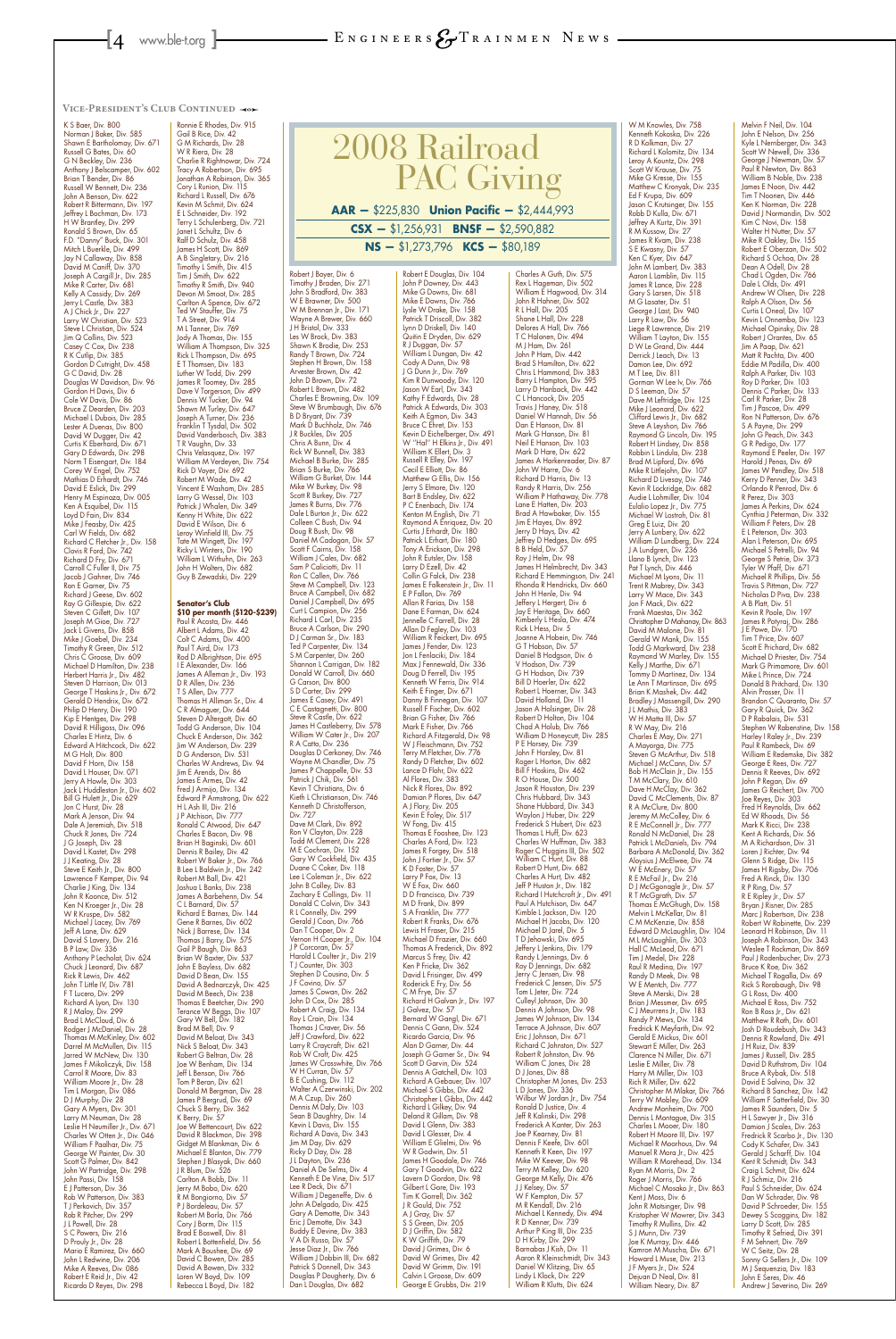Jeff L Sharp, Div. 462 B A Shaughnessy, Div. 57 Craig L Shaw, Div. 174 Daniel J Shea III, Div. 57 Charles E Sheets, Div. 13 Charles E Sheilds, Div. 104 Roger L Shelton, Div. 383 Cary B Sherrow, Div. 362 Marty G Shields, Div. 863 G D Shirley, Div. 27 Dave E Shorten, Div. 134 Thomas J Shrader, Div. 134 Richard D Shumack, Div. 46 Bill W Shumway, Div. 134 John L Siedo, Div. 197 Paul M Silva, Div. 57 Edward H Simanowski, Div. 46 Don M Simmons, Div. 236 Lyman B Simmons Jr., Div. 595 Rene A Simons, Div. 11 Steven L Sines, Div. 623 Joseph D Sisk, Div. 343 Charles S Skinner, Div. 182 Paul A Slater, Div. 232 James S Smith, Div. 518

J M Smith, Div. 28 Robert A Smith, Div. 32 Gregory A Smith, Div. 32 Mark H Smith, Div. 94 R L Smith, Div. 183 Veron C Smith, Div. 242 S R Smith, Div. 357 G W Smith, Div. 548 Greg B Smith, Div. 585 K A Smith, Div. 752 Frank W Spears, Div. 336 Daniel R Stanfield, Div. 197 Edward S Steere, Div. 103 J O Steiner, Div. 5 Michael D Stephens, Div. 442 Brad L Stevens, Div. 228 Jimmie L Stockwell, Div. 561 Michael H Strickland, Div. 104 D S Strong, Div. 236 R J Struthers, Div. 312 Howard R Stubenrauch, Div. 595 Robert A Suckiel, Div. 81 Steve K Sukut, Div. 298 S M Sullivan, Div. 57 Bruce L Sundack, Div. 11

R H Turner, Div. 696 Jim R Underwood, Div. 228 Hector S Valderaz, Div. 775 Jeffrey L Valentine, Div. 158 Katherine L Vasquez, Div. 20 Jay F Verburg, Div. 286 Victor M Villegas Jr., Div. 28 Thomas M Voelker, Div. 104 Jeff T Vogt, Div. 98 Samuel F Wagner Jr., Div. 700 Kenneth B Walker Jr., Div. 28 Wally G Walls, Div. 236 Kelly H Walsh, Div. 766 Charles F Warder, Div. 190 Steve L Wareham, Div. 488 Chester J Washington Sr., Div. 197 Steve P Washut, Div. 624 L D Watt, Div. 656 Ray W Weart, Div. 184 D T Weaver, Div. 839 Charles D Weick, Div. 160 Gregory L Weirich, Div. 518 C D Weis, Div. 336 Steve P Wells, Div. 766 Greg R Welp, Div. 656 Craig E Werley, Div. 263 William E Wetzel, Div. 134 D Whatley, Div. 532 Sam L Wheeler, Div. 179 Mark D Whitchurch, Div. 24 Brian L White, Div. 700 Walter D White, Div. 57 John A White Jr., Div. 134

Paul A Swanson, Div. 32 Alan J Sweere, Div. 163 Dennis W Swenson, Div. 75 Steve W Szirmay, Div. 383 Paul R Tagatz, Div. 96 William C Tanner, Div. 391 Jack R Teissedre Jr., Div. 28 Mark R Telegin, Div. 425 Richard S Tentis, Div. 746 Clarence W Teter, Div. 6 Scott N Thomas, Div. 692 James A Thomas, Div. 87 Gary W Thomas, Div. 275 D W Thomas, Div. 531 Lance R Thomas, Div. 622 Raymond E Thompson, Div. 107 James A Thompson, Div. 115 Brad C Thompson, Div. 442 J P Thomsen, Div. 303 James L Tiede, Div. 587 John F Tighe, Div. 4 Romero H Tijerina, Div. 676 James R Tillman, Div. 197 William L Timberlake, Div. 343 T C Tindol, Div. 33 Patricia A Titus, Div. 766 M L Tobias, Div. 914 Arlin S Todd, Div. 914 Thomas R Tojza, Div. 96 John W Torres, Div. 272 Donald P Treat, Div. 398 G W Tucker, Div. 299 Kerry J Tuckett, Div. 228 Jon C Turner, Div. 158

Stephen W Whitman, Div. 28 Larry S Whittaker, Div. 78 Earl A Wickersham, Div. 660 C D Wiechert, Div. 674 Keith A Wiles, Div. 104 Patrick R Wilkie, Div. 695 Brian K Williams, Div. 343 Michael L Williamson, Div. 863 Franklin A Williamson Jr., Div. 4 Charlie M Wilson, Div. 706 Matt O Wilson, Div. 104 C G Windham, Div. 769 Barry E Winship, Div. 104 Brett T Wodke, Div. 622 Malvin A Wofford, Div. 78 Robert F Wofford, Div. 383 R A Wolstencroft, Div. 57 Eugene Woodfin Jr., Div. 75 Kerry A Woods, Div. 57 Brian D Woolard, Div. 155 Jeffrie C Worthington, Div. 846 Samuel L Wright, Div. 153 David E Wunderlich, Div. 695 Ernie V Yanez, Div. 69 Ross G Yates, Div. 695 Steve A Young, Div. 155 Michael W Zenner, Div. 130 Tom W Ziegler, Div. 622 Michael M Zimpfer, Div. 46

**Representative's Club \$5 per month (\$60-\$119)** Kent B Abbott, Div. 98

R C Abbott, Div. 752 M D Abdo, Div. 518 George L Abell, Div. 365 Jesse J Abeyta, Div. 142 Raul Abrego Jr., Div. 197 Mike P Adams, Div. 362 Robert J Adams, Div. 28 Robert D Addis, Div. 370 Wayne E Advocate, Div. 383 Mark A Agee, Div. 446 John C Aikins, Div. 508 Jeffrey S Akeroyd, Div. 197 Chad D Albert, Div. 3 Bryan T Aldridge, Div. 78 Glenn Allan, Div. 373 W D Allbritton, Div. 216 Shahraim C Allen, Div. 238 W R Allen, Div. 134 Steve K Allen, Div. 383 D P Allenson, Div. 315 Anthony R Allex, Div. 695 James D Alliman, Div. 4 David L Almond, Div. 104 R D Altheide, Div. 800 Marcus Alvear, Div. 197 Anthony C Alvis, Div. 724 Ward A Amer, Div. 81 Dean R Amos, Div. 197 Jeffry L Anderson, Div. 88 Lance S Anderson, Div. 28 Mike L Anderson, Div. 13 Robert D Anderson, Div. 383 Robert J Anderson, Div. 682 Floyd P Anderson III, Div. 383

• brakeman • air • road switcher • mileboard • airdump • alerter • angle bar • vent valve • waiver • washout • anglecock • dispatcher • ape cage • revocation • approach signal • kicker • arbitrary • ATC • waybill • wayfreight . auxiliary . B end . lunar white . main reservoir . B unit . bail off . rolled . wigwag . ballast . banner flag • BC EAK YOUR · cupola · cut wagon . cow c ĽА · cut'em in · darl iotoicar ● MTO • no bill • OBT • dynamite • emergency • on the ground • ope for • footboard • Form B • fouling point • FRED • frog • FTX • fusees • goat • boomer • bowl • pch line . Brownies . buff force . bulletin · bump board · bumping block · golden de • hazmat • HBD • headend • helper ppper . hostler . hot box . hotshot . • high and wide • high rail ca hump . idler . in the clear . in nt • Jordan spreader • jumper cable • junction • keeper • kick • kicli · lantern · layover · lead · Level 4 · mainline authority · maintaine BT . MOP . orders . outlawed . pantograph · waver · pickles · pic er • placard • place board • Level 5 • light engine • lined and locked • it . pocket . power brake . power switch . PPE . pump air . pusher . unit he • reefer • dark territory • deadhead · wide gauge · gandydancer · deadman is . depot . derailment . diamond . subdivision . sun kink . Super . switchman . s. er • target • diesel • distant signal • dog law . dollar bill . gradient . handbrake . double over ack . double the hill . draft force . drag . drawbar . drill . drop . dual control switch . dwarf . DWORS . register . rerailer . restricted speed . retainer • retarder • revocation all BRCF for your job income protection roadrailer \* roll-by \* wire \* work order 800-233-7080 roadrailer · roll-by · wire · wo roller bearing . roundhouse . gger · run-around · runaway · REAL PROPERTY J. M. Robb, International President Sharp flange . shellac . shifting runthrough . sar speed M. A. "Tony" Wofford, Assistant International President · shoo-fly · soak J. E. Taylor, International Secretary-Treasurer L. V. Galati, Assistant International Secretary-Treasurer gondola . spareboa K. L. Mayle, Director . TGBO . three step protection . TM . toad stretched • tie K. E. Holman, Director R. J. Myers, Director · turn · turnout · UCOR · unintentional · torpedoes · · train release . unit . varnish . whiskers . whistle board . whistle post . whistle stop . gang . gasket . gate . get your wind . glad hand . go in for the rubber . yardmaster . dynamite . emergency . red zone . coupler .

Thomas E Anthony, Div. 624 John F Appel, Div. 575 David A Arellano, Div. 692 Paul Arias, Div. 65 Reymundo Arizola Jr., Div. 98 Robert L Arline Jr., Div. 776 Rob D Armstrong, Div. 362 B N Armstrong, Div. 303 Bradley S Arnes, Div. 290 William F Arnold, Div. 103 Rodney A Arrington, Div. 197 J L Artz, Div. 526 D W Ascher, Div. 644 Steve W Ashcraft, Div. 523 Ken B Ashley, Div. 491 Paul S Assenmacher, Div. 1 Tory K Atkinson, Div. 349 Mark D Austin, Div. 892 William R Ayers, Div. 362 Carroll J Aymond II, Div. 197 Michael S Ayres, Div. 647 Ken P Babin, Div. 585 Shane G Bade, Div. 98 Kyle J Bagby, Div. 81 William R Bagley, Div. 647 William H Bailey, Div. 182 Bill C Baker, Div. 530 Raymond E Baker Jr., Div. 858 Thomas W Baldwin, Div. 182 T E Baldwin, Div. 294 Brian R Ballard, Div. 425 Mark V Ballard, Div. 595 B K Baller, Div. 362 Terry A Bankston, Div. 232 Barry W Banner, Div. 863 S W Barber, Div. 739 R Barbosa, Div. 299 Steve E Bardell, Div. 459 T L Barnason, Div. 88 Kenny S Barnes, Div. 508 Ronald W Barnett, Div. 182 T A Barr, Div. 205 Norman J Barrett, Div. 263 Richard E Barrett, Div. 491 Robert P Barrett, Div. 776 Brian K Barrick, Div. 182 Rick G Barrios, Div. 383 Richard T Bartek, Div. 385 John P Basile, Div. 383 Melvin J Bates Melvin, Div. 383 Ronald D Batt, Div. 622 Lyle B Bauer, Div. 869 Tony R Baxter, Div. 30 Bryan D Beal, Div. 6 R E Beal Jr., Div. 57 K L Beard, Div. 216 Melvin D Beard, Div. 647 Scott M Beaston, Div. 118 G L Beavers, Div. 261 Franklin J Becker, Div. 180 Dietrich M Becker, Div. 391 Patrick M Beckwith, Div. 647 Dennis C Bedene, Div. 524 William C Beecher Jr., Div. 173 William E Beery Jr., Div. 228 Jim J Beggs, Div. 595 Richard G Behling, Div. 373 R L Behne, Div. 333 Frank E Bell, Div. 238 Jesus M Beltran, Div. 197 Ed D Benally, Div. 383 Larry L Benavidez Jr., Div. 103 Jason A Benda, Div. 75 Daniel Bendick Jr., Div. 370 Larry E Benham, Div. 134 Harvey N Benn, Div. 169 Gregory A Bennett, Div. 94 Richard G Bennett, Div. 197 Charles R Bennett, Div. 523 Stephen D Bennie, Div. 46 Tom J Benson, Div. 120 Alan D Bentley, Div. 869 Michael L Benton, Div. 71 Jeremy M Benton, Div. 155 Randy E Beran, Div. 140 Eric J Bergman, Div. 28 Bryan K Berry, Div. 41 Tom E Best, Div. 142 Roger F Betz, Div. 286 Michael C Bevirt, Div. 940 Eric R Biley, Div. 858 William L Billings, Div. 104 Paul E Biondo, Div. 370 Tim G Birdsall, Div. 98 John S Birtchiel Jr., Div. 172 Scott L Bishop, Div. 383 Craig D Bishop, Div. 622 . 23 I Stanley A Bizukiewicz, Div. 272 Scott G Blahosky, Div. 671 Edward100 E Blaine, Div. 87 Christopher N Blair, Div. 609 Curtis Blair Jr., Div. 585 Shawn F Blake, Div. 382 Timothy B Bland, Div. 182 Harry W Blanton, Div. 182 Timothy L Blasdel, Div. 508 Erik L Bledsoe, Div. 104 Rodger D Blevins, Div. 234 Denise S Bock, Div. 383 R A Bodkin, Div. 512 Donald A Boeck, Div. 9 Marc T Boekhout, Div. 94 G R Bohn, Div. 236 Brian E Bolich, Div. 118 Vincent L Bommarito, Div. 120 Anthony N Bonelli Jr., Div. 231 Rudy M Bonney Sr., Div. 2 Darrell I Booth, Div. 914 Luther R Boothe, Div. 899 Tyson J Boquette, Div. 286 J M Bourguignon, Div. 518 Richard P Bourke, Div. 458 W S Bowen, Div. 518 John R Bowling, Div. 94 Sammy O Boykin, Div. 858 John W Bozigian, Div. 56 Saul Bradley, Div. 231 Pete D Bradly, Div. 348 Jeremy R Bradshaw, Div. 42 William P Brady, Div. 421 J Michael M Brady, Div. 46

#### **BLET-PAC works for you!**

Your support of the BLET PAC enables us to be here for those that support our positions on important legislative, political and regulatory issues — issues that are vital to your safety, security and welfare.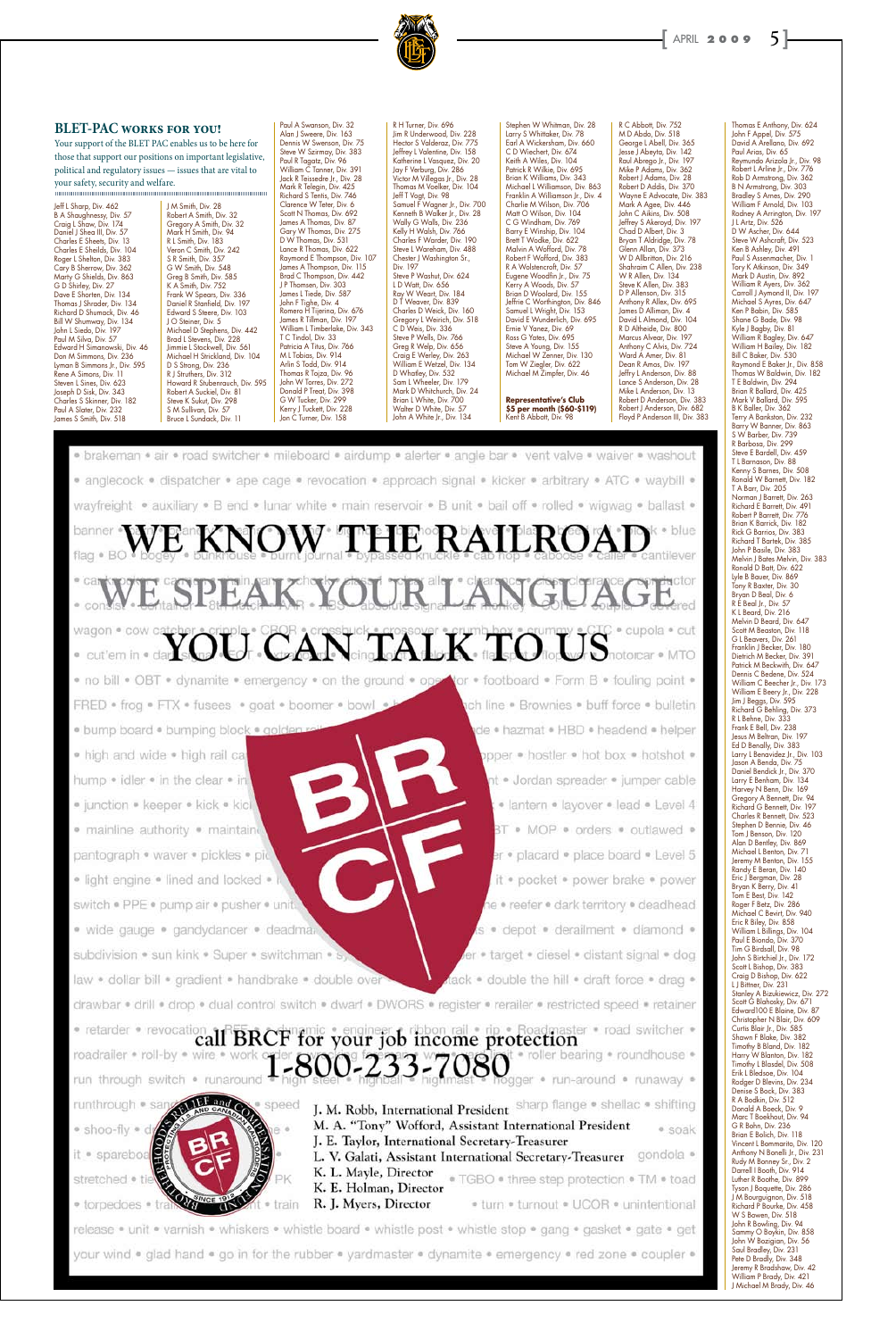M T Brand, Div. 275 Steven M Brandenburg, Div. 402 Leon C Brannock, Div. 766 Jeffrey C Brannon, Div. 88 Robert L Brashears, Div. 182 Bobby L Breaux, Div. 206 Michael S Breaux, Div. 383 Rodney E Breaux, Div. 383 Eric P Breaux, Div. 383 Edmund P Breaux Jr., Div. 383 Louis J Breaux Sr., Div. 383 Douglas O Bredeson, Div. 549 R L Breeden, Div. 301 Thomas C Brennan, Div. 146 Thomas B Brewer, Div. 103 Paul A Brewer, Div. 285 Corney D Brewer, Div. 383 Randy F Bridge, Div. 11 Donald J Bristow, Div. 660 Robert L Britt, Div. 858 Lester A Broner Jr., Div. 197 Robert L Brooks, Div. 30 James M Brooks, Div. 87 Roy L Brooks, Div. 858 Don Juan L Broughton, Div. 197 Michael J Brousil, Div. 32 Richard D Brown, Div. 607 Claude H Brown, Div. 74 Glen W Brown, Div. 231 Brady B Brown, Div. 383 Gregory F Brown, Div. 779 James J Brown, Div. 867 P B Brummett, Div. 153 Ernest E Bruner, Div. 134 Michael J Brungard, Div. 231 Greg S Bryant, Div. 115 Mark E Buchanan, Div. 65 David A Buchholz, Div. 6 Brook L Buchholz, Div. 671 Mike J Bullmore, Div. 134 R L Burkart, Div. 303 Terry J Burke, Div. 6 Jamie R Burke, Div. 107 Edmund P Burke, Div. 133 Kent D Burkett, Div. 107 J W Burkhart, Div. 153 James A Burris, Div. 624 Garland C Burt, Div. 182 Arzie Butler, Div. 156 Mark S Butler, Div. 156 Tom R Butler, Div. 647 Doug K Butler, Div. 766 John L Butler Jr., Div. 647 R T Buttrey, Div. 261 Tom J Buyan, Div. 83 Charles S Byars, Div. 871 Alan R Callow, Div. 656 Keith J Calvert, Div. 383 R V Cameron, Div. 511 Carl S Camp, Div. 511 Gary M Campbell, Div. 42 Varian D Campbell, Div. 78 Craig S Campbell, Div. 325 Richard G Canady, Div. 238 Alejandro A Cano, Div. 65 George M Cantu, Div. 863 Nicholas P Capriglione, Div. 286 R J Carbonara, Div. 231 Terry L Carkeek, Div. 120 J R Carlin, Div. 511 Jim V Carlson, Div. 766 J A Carlson, Div. 153 Ricardo O Carpintero, Div. 96 Mike A Carr, Div. 622 Brian P Carr, Div. 692 Lou A Carrillo Jr., Div. 28 Noel C Carstenson, Div. 415 John H Carter, Div. 81 Wendell M Carter, Div. 134 Anthony B Carter, Div. 182 R D Carter, Div. 205 James D Carter, Div. 779 S J Caruso, Div. 183 Lou R Casanova, Div. 446 Colonel W Caskey, Div. 219 Guy I Cassidy, Div. 155 Martin Cassidy, Div. 231 Jesus Castillo, Div. 197 James H Castleberry, Div. 578 Thomas B Castro, Div. 660 Louie R Cathemer, Div. 28 Rick R Cavalier, Div. 2 Bob G Cavanagh, Div. 629 Milton B Caylor, Div. 383 Robert P Cecil, Div. 120 Tracy E Chadd, Div. 261 Mark S Chalupa, Div. 231 Don J Chamberlain, Div. 155 Mike W Chamberlain, Div. 298 R M Chambers, Div. 443 Tim S Chase, Div. 383 Kc C Chasek, Div. 622 Mike S Chavez, Div. 134 James M Cheeley, Div. 332 Edgar R Cheetham, Div. 11 Mark F Chenchar, Div. 115 Paul R Chesley, Div. 671 Scott B Chesney, Div. 373 Demetrius L Chism, Div. 238 Terry D Chitwood, Div. 623 John P Chouinard, Div. 216 Brian K Christiansen, Div. 349 Raymond Ciancia, Div. 373 Aaron W Cirwithen, Div. 11 B K Clark, Div. 443 John C Clark, Div. 125 Christopher F Clark, Div. 779 K W Clarke, Div. 518 Travis C Clarke, Div. 134 Garris G Claxon, Div. 190 V M Clayton Jr., Div. 216 Scott M Cleveland, Div. 98 J E Click, Div. 548 G L Cline, Div. 739 C R Cobb, Div. 86 James R Coenen, Div. 671 Bradley R Cogdill, Div. 502 Jeffrey D Cole, Div. 482 Jordan D Coleman, Div. 65 Mark Collins, Div. 65 Tom L Collins, Div. 261

G J Gonzales, Div. 303 S L Gonzolas, Div. 261 Steve C Goodman, Div. 78 Robert B Goodson, Div. 624 David P Gore, Div. 607 Richard J Grant, Div. 846 Edward G Graves, Div. 660 Raymond L Graves Jr., Div. 238 Geraldine Gray, Div. 81 James L Gray, Div. 585 Richard C Green, Div. 387 Payton B Greeno, Div. 182 Thomas M Gregerson, Div. 69 Gary L Griffin, Div. 56 Michael W Griffin, Div. 57 Robert L Griffin, Div. 706 A J Griffith, Div. 62 Jimmy E Griffith, Div. 182 Daniel Grigalunas, Div. 683 Brad S Grimes, Div. 81 Sean D Grimes, Div. 662 Kenneth R Grimshaw, Div. 103 R C Grisedale, Div. 739 Harold D Grisham Jr., Div. 182 Stanley C Grishom, Div. 442 Joseph A Grosso, Div. 250 John E Grother II, Div. 660 Patrick J Guatney, Div. 81 James A Guenther, Div. 382 Skip A Guess, Div. 81 M A Guill, Div. 299 Steven P Gunnels, Div. 104 Robert R Gustafson, Div. 290 Rodney D Guthrie, Div. 115 Roland Gutierrez, Div. 578 Gene M Guzman, Div. 333 Bernard E Hackler, Div. 115 Stanley W Haessig, Div. 391 Victor C Haile, Div. 28 Michael J Halerz Jr., Div. 231 Stewart W Haley, Div. 6 Brandon L Haley, Div. 182 Todd D Hall, Div. 203 Athony C Hall, Div. 383 Jamie D Hall, Div. 383 Danny L Hall, Div. 520 Brant A Halouska, Div. 622 Charles E Hamber, Div. 42 Darin L Hamre, Div. 671 Robert L Hancock, Div. 383 Rusty K Hanno, Div. 134 Dean H Hansen, Div. 51 Jimmy F Hanson, Div. 134 Darrell R Hanson, Div. 869 Ira D Happe, Div. 766 Hakim A Haqq, Div. 683 Lewis V Harahan, Div. 776 John C Hardecker, Div. 269 Timothy B Harkey, Div. 256 J W Harmer III, Div. 194 Todd V Harmon, Div. 28 Paul R Harris, Div. 81 Dale R Harris, Div. 158 Pete C Harrison, Div. 120 Dennis L Harrison, Div. 195 John T Hart, Div. 656 Evan R Hart, Div. 779 Michael R Harting, Div. 754 Kenton W Hastings, Div. 144 David M Hatch, Div. 197 Kelly J Haugen, Div. 746 James W Haviland, Div. 238 Thomas E Hawkins, Div. 84 Henry H Hawkins, Div. 156 Darren Jd Hawkins, Div. 530 Henry A Hay Jr., Div. 182 Daniel F Hayes, Div. 169 Bronson F Hayes, Div. 134 Richard J Hazlewood, Div. 383 Steve L Heichelbech, Div. 343 Ronald J Heichelbech, Div. 343 Don L Helander, Div. 499 J A Held, Div. 402 Mark A Heldreth, Div. 383 David A Heldreth Sr., Div. 383 Rich K Hellwig, Div. 622 John P Henderson, Div. 182 Leroy M Henderson, Div. 231 Mark P Hensley, Div. 383 Ross E Hensley, Div. 383 Joe J Herczeg, Div. 607 Craig O Herman, Div. 549 Raymond R Hermanson Jr., Div. 96 Francis J Hermes, Div. 671 Johnny Herrera, Div. 443 Jose H Herrera, Div. 197 Joseph R Herrera, Div. 660 T K Herrick, Div. 57 Ronald F Hershey, Div. 235 Laurence W Hespel, Div. 74 Mike J Hess, Div. 9 Jonathan F Hess, Div. 383 Anthony H Hessler, Div. 842 Eric D Hessom, Div. 383 Brent N Hesterlee, Div. 81 Robert W Hestes, Div. 187 Keith S Heytink, Div. 940 Dennis P Hickey, Div. 238 Anthony W Hicks, Div. 1 Trevor D Hildenbrand, Div. 104 Milfred E Hilderbrand, Div. 155 Frederick D Hill, Div. 11 John L Hill Jr., Div. 156 Brett A Hobbs, Div. 520 Lawrence T Hochberg, Div. 682 Kevin L Hodges, Div. 196 K L Hodgkin, Div. 518 Mark J Hodgson, Div. 20 Edwin G Hodnett, Div. 779 Jason J Hoffa, Div. 228 S J Hoffman, Div. 415 Mike A Hoffman, Div. 624 Richard L Hofmeier, Div. 262

Steve P Collins, Div. 398 Jeff E Commerford, Div. 130 Darrell Compton Jr., Div. 944 Michael L Conner, Div. 692 Jimmy R Conner, Div. 446 D M Conners, Div. 777 Robert F Conrad, Div. 237 Dale C Cook, Div. 706 Albert D Cook III, Div. 1 Albert D Cook Jr., Div. 2 JR Cooper, Div. 88 Linda L Cooper, Div. 94 Larry L Cordes, Div. 523 John A Corneglio III, Div. 156 Mike D Costello, Div. 527 Ray L Cota, Div. 56 John T Cotton, Div. 779 Ron A Couch, Div. 831 Dave W Covey, Div. 622 Cleveland C Cox, Div. 158 Ray R Cox, Div. 766 Kenneth D Coxey, Div. 158 Thomas P Craig, Div. 607 Phillip R Crannick, Div. 83 S C Cravens, Div. 415 Michael M Creedon, Div. 263 Brian E Cripe, Div. 155 Bill D Crisp, Div. 155 Alan D Crockett, Div. 502 Martin G Crothers, Div. 231 David R Croucher, Div. 607 John W Crow, Div. 182 G R Crowley, Div. 57 James F Cuddington Jr., Div. 779 Mike D Cudney, Div. 81 Christopher J Cundari, Div. 682 Michael R Cunningham, Div. 134 Jethro Curtis, Div. 11 Ladon F Dane, Div. 42 Francisco C Daniel, Div. 158 Frank P Daniel, Div. 197 Richard J Darcy, Div. 373 Robert E Darling, Div. 28 Davy Dauchan, Div. 65 Michael J Daus, Div. 263 Chad M Davidson, Div. 155 William R Davis, Div. 198 J L Davis, Div. 86 William H Davis, Div. 182 William E Davis, Div. 336 T J Davis, Div. 511 Terry D Davis, Div. 717 Rudolph M Davis Jr., Div. 766 Thomas E De Haven, Div. 587 Nathan A Deckard, Div. 285 Steven P Degeneffe, Div. 6 Lance A Degeneffe, Div. 6 Scott W Deibler, Div. 622 Reynaldo Deleon, Div. 197 Kevin D Dellinger, Div. 421 Larry D Delon, Div. 548 Anthony J Delprince, Div. 607 M Demers, Div. 752 Dennis T Dempsey, Div. 458 Robert J Dennen, Div. 83 Jordan Denner, Div. 11 Blair G Denny, Div. 17 Cody G Densmore, Div. 134 M J Depeal, Div. 920 Manuel Desousa Jr., Div. 373 S P Devaney, Div. 500 Thomas E Devine, Div. 96 Edward F Devine, Div. 391 Vincent A Dial, Div. 548 Gregg F Dibrell, Div. 863 Charles A Dickens, Div. 779 T B Dickerson, Div. 216 Keith Didiot, Div. 373 Darwin L Dietz, Div. 160 Charles R Dillon, Div. 13 Joseph Dipuccio, Div. 3 David B Ditzel, Div. 232 Jerry D Divine, Div. 81 Richard G Dixon, Div. 71 H A Dobson, Div. 171 Timothy C Dodd, Div. 502 Dave L Dodge, Div. 462 Paul L Doney, Div. 134 Thomas C Donovan, Div. 272 Thomas J Dorricott Jr., Div. 71 Christopher S Dort, Div. 14 A E Doss, Div. 86 Curt A Dotts, Div. 175 Patrick R Double, Div. 98 Michael E Dow, Div. 421 Kenneth M Downing, Div. 32 R S Draggoo, Div. 443 Ron D Du Paix, Div. 349 Ernie J Duarte, Div. 383 Aaron J Dubin, Div. 231 G M Duck, Div. 456 Cris H Dudgeon, Div. 629 Darrel J Dunlap, Div. 766 Gary C Dunlavy Jr., Div. 81 Tim B Dunn, Div. 24 T M Dupee, Div. 526 Peter A Durant, Div. 46 Danny L Dusenbery, Div. 120 Craig D Dyson, Div. 779 Derek L Eaglin, Div. 175 Ayshle T Earl, Div. 779 Stuart V Eastman, Div. 28 Robert M Eaves, Div. 156 C E Eck II, Div. 56 Rodney L Edd, Div. 130 Jeffrey E Edin, Div. 290 Brenda J Edwards, Div. 32 Tarran R Edwards, Div. 136 Lester Edwards, Div. 182 Roger W Edwards, Div. 224 William M Eischens, Div. 290 Dylan D Ekins, Div. 443 M J Ekstrum, Div. 333 Tom A Elledge, Div. 692 Pat S Ellenbecker, Div. 224 W P Elliott, Div. 88 Frederick M Elliott, Div. 482 Christopher J Ellis, Div. 383 Darrel L Ellison, Div. 182 Larry W Ellison, Div. 182 Donald C Ellsworth, Div. 42

Michael L Hogan, Div. 197 Mervin C Hogge, Div. 766 Timothy S Holden, Div. 55 Paul J Holden, Div. 155 R S Holden, Div. 858 Thomas G Holleran, Div. 263 Daniel D Holman, Div. 517 Scott W Holman, Div. 727 P A Holman Sr., Div. 597 Randall L Hood, Div. 56 G E Hopkins, Div. 333 Jimmy T Hopper, Div. 30 Calvin E Hopper, Div. 285 Chadrick M Horn, Div. 104 Tommy M Horn, Div. 776 P L Hoskins, Div. 777 James E Hoskins Jr., Div. 182 Lawrence S Hotzel, Div. 232 Joe L Howard, Div. 155 William B Howard, Div. 463 Charles W Howe, Div. 232 Jeffrey S Howell, Div. 548 John J Hranek, Div. 660 Peter J Hromi, Div. 607 Robert G Hubbard, Div. 182 Thomas E Hudson, Div. 156 Jim E Hughes, Div. 83 David C Hughes, Div. 383 Lee E Humphrey, Div. 81 Ernie C Humphry Jr., Div. 362 Donald D Hundt, Div. 13 Josh C Hunt, Div. 343 John W Hunt, Div. 31 Charles J Hunt, Div. 54 T S Hunt, Div. 216 Dale R Hunt, Div. 766 Carl E Hunt, Div. 869 Steve R Huston, Div. 134 Ron A Hyatt, Div. 20 John W Hylan Jr., Div. 207 Michael E Hysell, Div. 228 J M Ignoffo, Div. 582 George E Imhausen, Div. 153 Gene E Imler, Div. 74 Jessie B Ingrum, Div. 508 Micheal L Isom, Div. 60 Bart K Israel, Div. 383 G A Israelson, Div. 474 W T Jackson, Div. 140 Joe R Jackson, Div. 155 Martin F Jaeger, Div. 65 Brian R James, Div. 2 David E James, Div. 81 Raymond P Javier, Div. 144 Brad L Jenkins, Div. 362 Antoine P Jenkins, Div. 682 K E Jenkins, Div. 696 Mark R Jenkins, Div. 858 Denny D Jensen, Div. 134 Paul C Jensen, Div. 582 G V Jerger, Div. 303 Phillip M Jeter, Div. 182 Russel E Jewell, Div. 285 Darrel Joe, Div. 846 Timothy L John II, Div. 292 D F Johnson, Div. 260 Dennis R Johnson, Div. 24 W A Johnson, Div. 28 David P Johnson, Div. 155 Mark K Johnson, Div. 175 Mark R Johnson, Div. 502 Ron L Johnson, Div. 523 William L Johnston, Div. 103

Randy G Elsberry, Div. 120 Gary D Emmert, Div. 242 Rick A Emry, Div. 238 Gary W Endsley, Div. 647 Robert L England, Div. 672 Brian A Ensz, Div. 130 John C Epling, Div. 28 Jason J Epling, Div. 28 Dallas J Eppes, Div. 561 Steven A Erby, Div. 752 Thomas A Erickson, Div. 517 Kenneth S Ernhart, Div. 520 David L Ervin, Div. 156 Theodore L Espinoza, Div. 115 J M Estes, Div. 134 Justin L Eubanks, Div. 182 Jimmy D Eubanks, Div. 182 Tommy R Eubanks, Div. 182 P K Eubanks, Div. 777 Jim W Evans, Div. 527 Jessie D Evans, Div. 343 Ulysses L Evans, Div. 42 Michael R Evans, Div. 153 Tim R Evans, Div. 155 John C Evans, Div. 383 Russ H Evenhouse, Div. 622 Rachel L Everson, Div. 13 Harvey J Ewell, Div. 81 John L Falconer, Div. 158 D C Falltrick, Div. 415 Charles M Fanning, Div. 103 Tyron S Farnham Jr., Div. 301 B J Faulkner, Div. 41 Chet R Faulkner, Div. 383 Robert A Fee, Div. 197 Terry W Fenwick, Div. 42 C A Ferguson, Div. 839 Rodney J Fernow, Div. 671 Kenny W Ferrel, Div. 383 Robert A Fertig, Div. 303 Kevin J Field, Div. 94 Mike J Finan, Div. 81 Doug D Finke, Div. 98 P W Finneral, Div. 57 Brad A Finney, Div. 106 Jeffery A Firestone, Div. 383 Phillip M Fish, Div. 400 Jim E Fisher, Div. 98 Mark L Fisher, Div. 442 Lynn R Fitterer, Div. 195 Patrick M Flaherty, Div. 520 J M Flasser, Div. 171 C H Fleming II, Div. 192 James L Fletcher, Div. 364 Daniel E Fletcher, Div. 674 Juan Flores, Div. 197 David A Florita, Div. 103 S A Fogle, Div. 292 John E Ford, Div. 94 R J Ford, Div. 357 R J Fortner Jr., Div. 155 Maurice E Foster, Div. 482 Dale R Fowlar, Div. 692 Marty Fox, Div. 32 Robert T Francis, Div. 231 E P Franco, Div. 303 Randall W Franklin, Div. 121 B A Frauenkron, Div. 839 Dan J Frederick, Div. 120 Keith A Fredrikson, Div. 104 Jimmy J Freeman, Div. 863 William D Freeman, Div. 706 Mark A Frickel, Div. 232 Jim O Frier, Div. 629 Forrest J Fritz, Div. 155 Dale R Fronk, Div. 622 J D Fry, Div. 57 W C Fryatt, Div. 88 Jimmie D Frye Jr., Div. 607 David Fuentes Jr., Div. 790 Ruben Fuentez, Div. 197 Perry D Fulk, Div. 537 Rick G Fuller, Div. 446 Phillip C Fullerton, Div. 336 Jack A Furgye III, Div. 682 M J Gaab, Div. 27 Henry H Gaddis, Div. 463 Mike D Gaines, Div. 133 Corey L Gale, Div. 671 Stephen W Gallatin, Div. Joel A Gamble, Div. 32 Robert R Garcia, Div. 103 Eleazar Garcia, Div. 197 Kevin C Garcia, Div. 56 Catarino A Garcia, Div. 566 Jeff A Garner, Div. 24 Mont Garner, Div. 134 Charles R Garrett, Div. 94 James G Garrison, Div. 197 C R Gartman, Div. 278 Joseph E Gartman, Div. 739 Alfredo Garza Jr., Div. 462 Randy L Gaston, Div. 28 Ryan T Gathman, Div. 695 J A Gavin, Div. 275 Michael S Geer, Div. 81 Ronald Gentry, Div. 524 Steven C George, Div. 602 Freddie N George, Div. 134 Robert M Getzfreid, Div. 869 Sherman L Gibson, Div. 682 N J Gigli, Div. 153 Tiffany M Gilbert, Div. 65 D G Gillespie, Div. 28 Darice L Gilliam, Div. 383 Ken D Gilliam, Div. 383 Charles R Glick, Div. 20 Jon Glus, Div. 607 Hershel W Godwin, Div. 779 Kevin A Goff, Div. 31 Tom E Goin Jr., Div. 125 Edward A Goldstein, Div. 577 Allan R Goll, Div. 180 Leo T Gonzales, Div. 142

William V Johnstone, Div. 700 Kenneth G Johnstone Jr., Div. 11 A D Jolly, Div. 863 Johnny G Jones, Div. 206 Charles R Jones, Div. 239 Keith E Jones, Div. 383 C A Jones, Div. 489 Randy L Jones, Div. 527 Frank W Jordan III, Div. 517 Ron E Jurgens, Div. 98 W P Jurney, Div. 919 William W Kaczmarski, Div. 682 Anthony L Kaiser, Div. 197 Kevin D Karlinsey, Div. 370 Terry R Kasabian, Div. 914 Michael Katende, Div. 57 Loyal D Kauffman, Div. 298 Steven W Kay, Div. 272 Jonathan R Kayes, Div. 263 Steve F Keane, Div. 622 Larry E Keatley, Div. 766 David J Keim, Div. 155 Robert J Kellam, Div. 28 Donald R Kelley, Div. 383 Jerald Kendall, Div. 11 Dennis M Kendall, Div. 769 Kristopher W Kerr, Div. 239 G R Kerr, Div. 303 Kevin K Keys, Div. 14 Pete Khane, Div. 134 Stevie L Kidd, Div. 383 Michael J Kime, Div. 104 Gil D King, Div. 362 William E King, Div. 134 James F King-Shaw, Div. 158 James J Kinsman Jr., Div. 13 Robert E Kirby, Div. 256 T L Kitterman, Div. 130 Clay A Kittleson, Div. 298 M S Klaproth, Div. 777 Robert L Klein, Div. 98 Roland P Kleinsorge, Div. 398 Wayne A Kling, Div. 94 Charlie D Klukis, Div. 155 W E Knight, Div. 511 George R Knipp Jr., Div. 271 Dale E Knuepfer, Div. 96 Ron D Knutelski, Div. 629 Kerry S Knutsen, Div. 523 John R Knutson, Div. 290 M W Kody, Div. 294 Johnny L Koonce, Div. 762 Christopher A Kopf, Div. 4 William F Kopp, Div. 746 Michael J Kowalchik, Div. 263 James A Kozar, Div. 32 Norbert Kremsner, Div. 238 James F Kresse, Div. 155 William A Kritzer, Div. 766 Bruce D Kroll, Div. 676 Gaylan O Krueger, Div. 549 Bruce E Krump, Div. 671 Stacy L Kuchinski, Div. 373 Marc W Kudlacik, Div. 226 Roger J Kulesza, Div. 590 Jason A Kurrass, Div. 779 Randy L Kurtz, Div. 595 D F Kydd, Div. 312 Josh R Kyles, Div. 144 John H La Gesse, Div. 130 Sean S La Sala, Div. 502 Kevin E Ladyman, Div. 42 David B Lahner, Div. 6 E D Land, Div. 86 Joseph M Lane Iv, Div. 216 Gary J Langlinais, Div. 197 C E Larson, Div. 171 Robert M Larson, Div. 726 Kallen C Latendresse, Div. 695 Walter D Latuska, Div. 290

William C Lawrence, Div. 207 Jack C Lawrence, Div. 383 R B Lawson, Div. 518 John P Lawson, Div. 402 Devan Lawton, Div. 421 D A Leasure, Div. 216 Robert M Lee, Div. 13 Marvin C Lee, Div. 75 J B Lee, Div. 166 James B Lee, Div. 595 Brian K Lehman, Div. 662 Steve A Leier, Div. 160 Sandra L Lemke, Div. 517 Frank R Lemus, Div. 383 James A Lenahan, Div. 263 Harold R Leonard, Div. 370 Randy L Lepoglow, Div. 527 T J Leverton, Div. 839 Ralph H Levi, Div. 624 William J Lewis, Div. 81 Donny R Lewis, Div. 134 D A Lewis, Div. 86 Scott L Lewis, Div. 446 David C Lewis, Div. 463 Robert C Lewis, Div. 502 Kevin S Leyerle, Div. 81 Kyle L Liggett, Div. 303 Ray A Limon, Div. 383 Aaron E Lindner, Div. 682 Brandon A Lindsey, Div. 156 Matthew T Little, Div. 502 Grant C Little, Div. 290 Carlos A Lizarraga, Div. 106 Aaron G Logsdon, Div. 81 S D Long, Div. 443 Chuck F Long, Div. 134 John L Lopez, Div. 134 Jose A Lopez, Div. 197 James R Losee Jr., Div. 46 Danney K Loucks, Div. 595 Larry J Love, Div. 155 Larry D Love, Div. 778 Gary F Loveless, Div. 692 Ricardo J Lucero, Div. 660 Robert C Ludka, Div. 231 Thomas M Luedde, Div. 134 Samuel J Lueders, Div. 42 Jeffery D Lukehart, Div. 778 William P Lulias, Div. 231 Richie L Lusk, Div. 383 John P Lusk, Div. 383 Steve J Lusty, Div. 2 Ian S Lydic, Div. 624 Edward A Lynch, Div. 158 Douglas A Lynch, Div. 28 Jason E Lynn, Div. 742 James R Lyons, Div. 473 N A MacDonald, Div. 839 Gregory M Mack, Div. 96 D A Macleod, Div. 57 Richard C Madden, Div. 231 Abel A Madrid, Div. 44 L D Maese, Div. 299 Ralph A Magallan, Div. 22 Michael J Magelky, Div. 746 Michael D Maguire, Div. 1 Patrick T Maher, Div. 607 D E Mahood, Div. 518 Terry L Maier, Div. 309 Peter J Maillet Sr., Div. 171 C M Majett, Div. 231 Mark A Mankim, Div. 607 Ted R Mann, Div. 100 Mark D Manzanares, Div. 383 Jan M Marengo, Div. 120 Patrick W Markwell, Div. 81 Bryant Marsalis, Div. 682 W J Marsden Jr., Div. 57 B K Martin, Div. 532 D W Martin, Div. 223 Chris M Martin, Div. 262

## **Locomotive Engineers & Conductors Mutual Protective Association**

4000 Town Center • Suite 1250 • Southfield, MI 48075-1407

(800) 514-0010 • (313) 962-1512

Fax: (877) 633-1910 • E-Mail: lecmpa1910@lecmpa.org Web: www.lecmpa.org



*Job Protection Headquarters for Transportation Employees Since 1910*

#### **Today's Reality**

Noting can take the place of your vote. The BLET PAC works to help make your vote and influence even more powerful. Political Action Committees, or PACs, allow us to pool our political resources, giving you a strong voice in State and Federal governmental affairs.

#### **Representative's Club Continued** •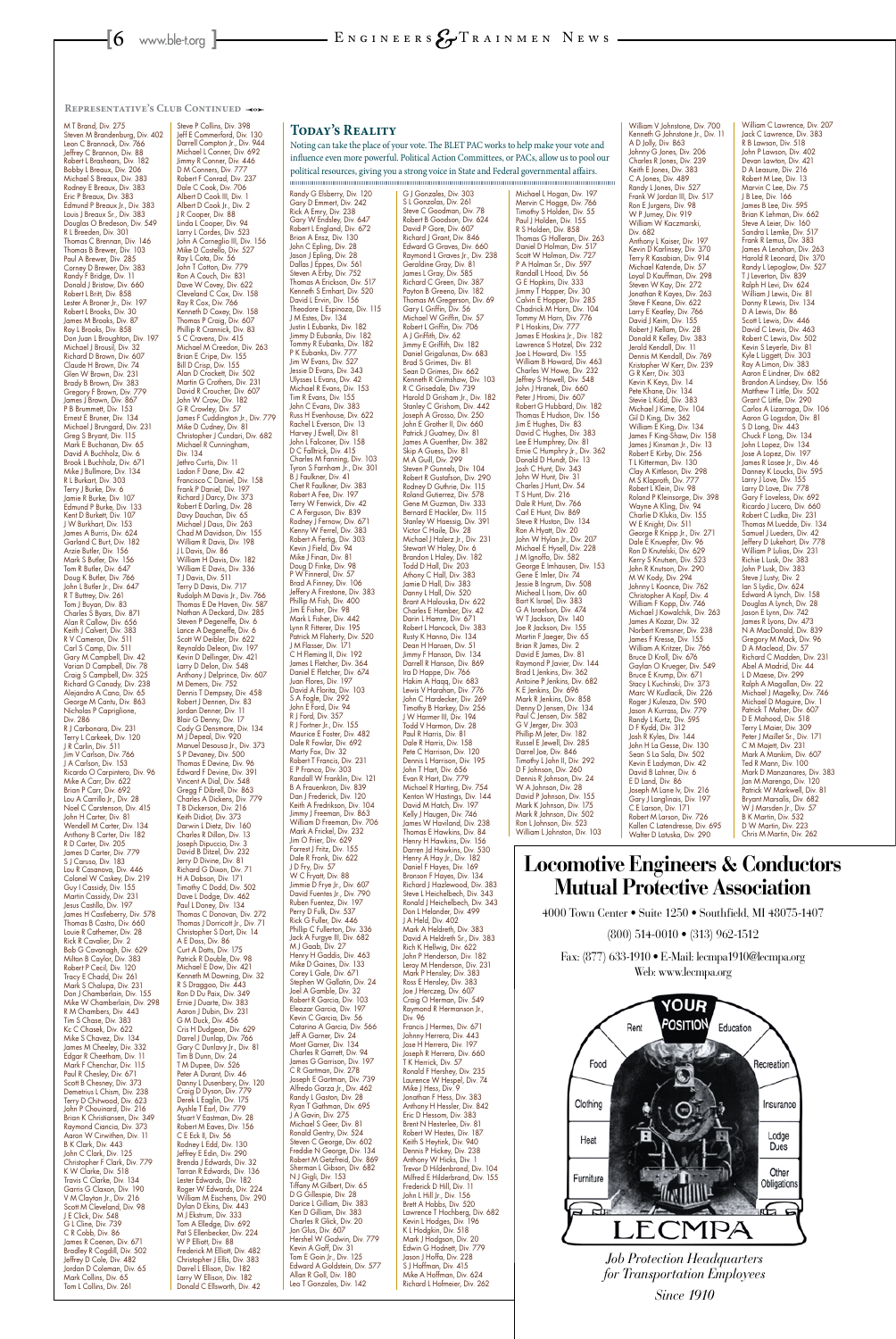

Christopher W Martin, Div. 585 David R Martin, Div. 660 Roland R Martinez, Div. 197 Robert G Martinez, Div. 383 Matt F Maslonek, Div. 335 Matt F Maslonek, Div. 335 Gregory D Massengale, Div. 779 David Matalopez, Div. 383 Paul J Mathis, Div. 206 Lee M Matts, Div. 462 R M Maville, Div. 385 Burt A Maxwell, Div. 103 Donald W May, Div. 104 Stanley N Mayfield Jr., Div. 421 Daniel K Maynard, Div. 271 Scott E Mayo, Div. 24 Joe R Mayorga, Div. 197 Bradley J Mays, Div. 383 John M Mcardle, Div. 28 Darrell E McBride, Div. 520 Steven B McBroom, Div. 776 David J McCarthy, Div. 290 Thomas D McCarville, Div. 98 Terry D McCaslin, Div. 656 Jack D McClain, Div. 776 J W McClanahan, Div. 769 Samuel R McCowin Jr., Div. 28 James M McCoy, Div. 197 Denver L McCrory, Div. 676 Mitchell S McCuan, Div. 182 Byron A McDaniel, Div. 219 Mitch L McDonald, Div. 383 Curtis McElroy, Div. 607 Edward C McFail, Div. 216 T R McFarland, Div. 696 Alan D McGinnis Jr., Div. 660 G B McGregor, Div. 86 J F McGruder, Div. 183 D F McGuire, Div. 57 Jack K McHenry II, Div. 383 Dan J McKeever, Div. 383 William L McKinzie, Div. 1 Charles E McKnight, Div. 365 Dennis M McLaughlin, Div. 766 J M McLinn, Div. 333 Timothy P McMahon, Div. 69 E D McNeel, Div. 88 David W McPherson, Div. 894 Megan C Mead, Div. 197 Mark E Mead, Div. 263 Adam J Medina, Div. 28 Joseph P Mehaffey, Div. 231 Kirt L Melvin, Div. 383 Robbie L Mendez, Div. 197 Fernando A Mendoza, Div. 197 Ddoug H Menz, Div. 595 Willie H Merlini, Div. 383 Troy K Merritt, Div. 456 George Mesa, Div. 383 Barry L Messing, Div. 624 H A Meyer II, Div. 489 Louis A Meyers, Div. 316 Joseph E Mickey, Div. 370 John T Milby, Div. 231 Brian D Miles, Div. 2 Clyde J Miller, Div. 842 Kevin M Miller, Div. 32 Gary R Miller, Div. 120 Christopher J Miller, Div. 182 Jason A Miller, Div. 548 Kristopher R Miller, Div. 940 Robert L Miller Jr., Div. 238 Guy A Milligan, Div. 155 Bruce L Mills, Div. 622 King Mills, Div. 197 Jim F Mills, Div. 383 William R Mitchell, Div. 256 Joseph G Mitchell, Div. 74 Mike O Mitchell, Div. 182 Kurt H Mohr, Div. 125 Ross E Molyneaux, Div. 622 Harold A Monroe, Div. 766 Robert L Montoya, Div. 940 Emery C Moore, Div. 231 Matias Morales, Div. 682 Alfonso F Moreno, Div. 134 Jeffrey W Morgan, Div. 343 Rick J Morgan, Div. 1 Patrick D Morgan, Div. 303 Eugene P Morris, Div. 56 Thomas J Morris, Div. 421 Mathew M Morrison, Div. 846 Tommie J Morrow, Div. 197 Jerry D Morse, Div. 392 Jason M Morton, Div. 629 K I Moscinski, Div. 174 R J Moscinski, Div. 174 Jason L Moser, Div. 647 William F Moutray Iv, Div. 362

John K Riley, Div. 256 Scott R Riley, Div. 607 Paul L Rinaldi, Div. 158 Leon J Rinchuso Jr., Div. 219 Christopher A Risley, Div. 238 Juan A Rivera, Div. 11 Greg E Roberson, Div. 766 C M Roberts, Div. 134 Troy A Roberts, Div. 228 Richard D Roberts, Div. 271 Elton B Robertson, Div. 585 Dallas Robertson, Div. 914 Garry J Robinson, Div. 182 Daniel J Rock, Div. 158 James L Rockel, Div. 391 Roberto L Rodriguez, Div. 269 Tito S Rodriguez Jr., Div. 28 Dale A Romero, Div. 28 D K Ronne, Div. 336 Terry W Rooks, Div. 537 William E Rosler, Div. 28 Lloyd E Ross Jr., Div. 197 Vernon K Rowlette, Div. 766 L E Rudell, Div. 696 Leonard L Ruiz, Div. 197 Gerry R Rursch, Div. 125 Steven Ruskowitz, Div. 28 Gary D Russell, Div. 692 Steven L Russell, Div. 55 G T Ryan, Div. 183 Gilberto F Salas, Div. 197 Danny A Salcido, Div. 197 Rene G Salcido, Div. 383 Richard P Salimbene, Div. 11 Demetrius J Salinas, Div. 120 Brian E Sallee, Div. 383 L C Salyers, Div. 129 C T Sanchez, Div. 446 Antonio O Sanchez, Div. 197 Victor A Sanchez, Div. 373 Gary W Sanders, Div. 24 Horace Sanders Jr., Div. 231 Ron D Sandner, Div. 75 S V Sanford, Div. 88 G J Sansone, Div. 839 Russell E Sapp, Div. 142 Micheal D Sargent, Div. 81 Scott S Sasek, Div. 86 Mark D Sauvageau, Div. 695 Anthony J Savick, Div. 6 Mark A Scavo, Div. 158 G C Schaffer, Div. 518 L D Schaffert, Div. 88 Wayne M Scheid, Div. 869 Richard W Scheidt, Div. 195 Matt D Schinzler, Div. 155 Neal W Schipper Iv, Div. 940 Jeffery J Schirm, Div. 13 John A Schmelzer, Div. 421 Jeffrey C Schmid, Div. 83 Kenneth C Schmidt, Div. 656 Phil J Schmierer, Div. 425 Steven S Schmitz, Div. 180 Brad G Schnabel, Div. 726 R D Schrack, Div. 183 Richard A Schreiber, Div. 231 Thomas A Schroeder, Div. 4 D M Schroeder, Div. 48 Jim L Schroeder II, Div. 383 Theodore R Schultz, Div. 656 Robert A Schulze Jr., Div. 671 George L Schumacher, Div. 81 Gregory B Schunk, Div. 87 Pat L Schwartzenberger, Div. 746 P Schwimer, Div. 597 Mervin R Scofield Jr., Div. 115 Terry M Scott, Div. 548 Jeff D Scott, Div. 34 Danny R Scott, Div. 182 Sean C Scott, Div. 778 Thomas E Seddon, Div. 32 Scott W Seddon, Div. 75 Kenneth W Segal, Div. 115 Dennis J Seger, Div. 325 T E Seiloff, Div. 142 Michael J Seleman, Div. 607 John L Sennezy, Div. 724 am P Seward, Div. 863

Murry S Muench, Div. 6 Steven F Muerhoff, Div. 391 Michael J Mulkeen, Div. 71 Robert L Munson, Div. 383 Douglas L Murphy, Div. 607 Monty R Murphy, Div. 24 Kevin J Murphy, Div. 660 Michal A Muzzey, Div. 42 Dan G Myers, Div. 98 S A Myers, Div. 443 P C Myers, Div. 777 D E Naeger, Div. 48 Richard B Nash, Div. 578 W Nau, Div. 57 J A Nedds, Div. 526 Jeffrey A Neff, Div. 682 Keith D Nelson, Div. 55 Jeff L Nelson, Div. 125 Ronald R Nelson, Div. 190 Winston D Nelson, Div. 391 David L Nelson, Div. 398 James J Nemeth, Div. 231 Cameron J Nerison, Div. 180 Armando Nevarez Jr., Div. 662 Edward L New Jr., Div. 421 D T Newey, Div. 142 Sam J Newman, Div. 20 S P Newton, Div. 303 Alan J Newton, Div. 660 L M Nicholas, Div. 278 Harold A Noll, Div. 370 John F Noonan, Div. 32 Carson H Norris, Div. 42 Matt S Norton, Div. 155 Daniel R Nowak, Div. 336 D R Nowicki, Div. 174 Phyllis A Nuebel, Div. 238 J A Nutter, Div. 301 P J O'Callaghan, Div. 800 Rick L Ocker, Div. 28 Daniel L O'Connell, Div. 20 Joseph P O'Connor, Div. 231 Richard D O'Connor, Div. 488 J L O'Donnell, Div. 86 William J O'Grady, Div. 607 Michael J O'Hara, Div. 81 J D Oleary, Div. 57 Steve L Oleary, Div. 622 Michael S Olin, Div. 104 George A Olovich, Div. 624 John W Olson, Div. 69 Muriel G Olson, Div. 69 Alan W Olson, Div. 549 David A Olson, Div. 32 L E Olson, Div. 303 P N Olson, Div. 644 Paul A Olson, Div. 695 Philip J Ondrejech, Div. 607 Maggie Onweller, Div. 385 Trevor J Opheim, Div. 671 Gary P Opinante, Div. 269 V Ornelas, Div. 88 Johnny R Ortegon, Div. 197 Jim O'Osborn, Div. 402 W M Osborne, Div. 811 James M Osborne, Div. 187 Marvin F Osborne, Div. 473 Timothy W Osborne, Div. 644 Peter J Ottavio, Div. 269 Kelby L Ottens, Div. 125 Doug E Overfield, Div. 595 John T Overstreet, Div. 32 Todd M Owens, Div. 78 Jamie P Owens, Div. 231 James R Oxford, Div. 598 G L Pack, Div. 316 Javier G Padilla, Div. 197 Ed T Paget Jr., Div. 383 Daryl N Painter, Div. 660 R R Paletta, Div. 415 Kaith L Palladino, Div. 757 Mike L Pancost, Div. 622 J S Panozzo, Div. 512 Frank Paolini Jr., Div. 383 Steve D Park, Div. 622 Matthew B Parker, Div. 158 Troy E Parkhurst, Div. 155 Carl E Parkhurst Jr., Div. 155 Michael G Parks, Div. 84 L C Parks, Div. 182 Joseph C Parlin, Div. 231 John F Parr, Div. 115 Cosmo P Pascuzzi, Div. 46 Mark A Pasternak, Div. 3 Terry L Patton, Div. 155 Gary L Payne, Div. 435 Mark P Peach, Div. 523

Robert W Shaner, Div. 98 Jason S Shannon, Div. 86 D M Sharber, Div. 500 Andrew D Sharp, Div. 6 Ken J Shaver, Div. 383 James E Shedaker Sr., Div. 231 Joshua T Sheehan, Div. 602 Timothy V Shell, Div. 561 Ray Sheppard Jr.., Div. 130 A M Shields, Div. 303 Steven S Shill, Div. 87 T R Shoemaker, Div. 86 Paul D Short, Div. 676 C A Shreve, Div. 526 C G Shumpert, Div. 548 G G Shy, Div. 777 Vincent J Siehl, Div. 373 Clifford M Sigman, Div. 647 John P Silva, Div. 197 Horace Simmons, Div. 231 Sean P Simon, Div. 226 W E Singleton, Div. 829 Mark E Skarhus, Div. 687 W R Skidmore, Div. 782 James K Slade, Div. 28 J W Slaughter, Div. 473 Andrew S Sliwinski, Div. 607 R J Sloan, Div. 41 Patrick M Sloan, Div. 156 Tommy L Small, Div. 182 Herbert H Small, Div. 234 Robert A Smeltzer, Div. 383 Kendall N Smith, Div. 153 Randy D Smith, Div. 262 David W Smith, Div. 6 Joshua J Smith, Div. 656 Anthony W Smith, Div. 32 Dennis T Smith, Div. 71 Kevin W Smith, Div. 83 Kyle T Smith, Div. 120 Mike T Smith, Div. 155 C R Smith, Div. 216 W M Smith, Div. 216 Carlyle L Smith, Div. 482 Kevin R Smith, Div. 491 Steve T Smith, Div. 585 Thomas G Smith, Div. 624 Brian C Smith, Div. 766 Jason A Smith, Div. 776 Leonard D Smith Jr.., Div. 858 Jerry L Smotherman, Div. 383 Steven C Smutny, Div. 13 Mike A Snook, Div. 98 Brady A Solano, Div. 383 Greg Solis, Div. 660 Mitchell T Solomon, Div. 42 Kenneth H Sorensen, Div. 229 Robert D Sorg, Div. 370 Ted V Sorosky, Div. 56 Robert A Spears, Div. 182 Michael A Spears, Div. 182 Robert M Spellman, Div. 155 D L Spenlau, Div. 489 David A Spinelli, Div. 607 D R St John, Div. 839 Donald R Stacy Jr.., Div. 499 Britt W Staffield, Div. 647 Kevin C Stanton, Div. 81 Claude A Stapleton Sr., Div. 676 T E Steck, Div. 153 Gary C Steele, Div. 158 Rick M Stephens, Div. 537 Lorna K Stevens, Div. 11 John W Stevens, Div. 75 Kerry Stewart, Div. 231 Larry M Stewart, Div. 629 C M Stinson, Div. 228 Terry G Stock, Div. 609 David C Stockinger, Div. 426 Jerome M Storeim Jr.., Div. 869 Jeffery A Straub, Div. 662 Pete M Stronge, Div. 383 Joseph H Stuart, Div. 456 William F Stull, Div. 231 Scott J Sughroue, Div. 621 Peter J Sullivan, Div. 482 Sidney C Sullivant, Div. 585 H L Sumlin Jr.., Div. 739 Randy R Sumner, Div. 261 Richard P Sundquist, Div. 290 Clark R Swain, Div. 894 Jon A Swanson, Div. 6 Michael L Swanson, Div. 622 Kevin D Sweeney, Div. 231 Jack R Sweeny, Div. 776 James L Swim Jr.., Div. 224 Trevor D Sword, Div. 275 R E Sykulski, Div. 153 Brian M Szustakowski, Div. 382 J L Tannahill, Div. 278

Rick D Pearce, Div. 383 Bobby E Pearson, Div. 779 Dennis A Peirce, Div. 349

Kevin R Pennington, Div. 42 George Perez, Div. 398 Oscar W Perez Jr., Div. 103 F G Perisutti, Div. 489 Harry J Perkerewicz, Div. 69 Scott E Perkins, Div. 561 Earl M Perkins, Div. 779 William E Peters, Div. 13 Timothy J Peterson, Div. 13 Phil L Peterson, Div. 125 Randall T Pfau, Div. 624 Albert J Pheneger, Div. 158 J L Phillippi Jr., Div. 336 Jeremy J Phillips, Div. 402 Don L Pike, Div. 81 Brandon J Pinson, Div. 219 Randy L Pittman, Div. 491 L Plumb, Div. 42 James F Podzimek, Div. 75 Rick T Pohlman, Div. 622 Ronnie E Pollock, Div. 473 Randall F Pooree, Div. 585 B T Pope, Div. 674 S A Pope, Div. 86 Gary S Popec, Div. 32 Stan J Porch, Div. 446 Greg A Porter, Div. 75 M W Poss, Div. 696 Eric W Potter, Div. 120 L E Powell Jr., Div. 800 D M Powers, Div. 532 Thomas E Prater, Div. 197 Courtney A Pratt, Div. 766 Jeffrey L Preece, Div. 401 Jason G Prestwich, Div. 56 Larry E Pretz, Div. 6 Richard W Prevo, Div. 647 G W Prewitt, Div. 489 Michael L Price, Div. 81 Harry R Price, Div. 349 John E Priddy, Div. 919 James O Prince, Div. 473 Donald W Pritchard, Div. 607 R S Prone, Div. 57 Mark W Prothro, Div. 766 Jack D Pugh, Div. 51 W M Pulley, Div. 41 Robert M Pullman, Div. 383 Douglas P Pulver, Div. 537 D A Quilty, Div. 86 Joseph E Quinn, Div. 28 Edward J Quinn Jr., Div. 11 Jose R Quintanilla Jr., Div. 776 Ron G Rader, Div. 858 J D Rager, Div. 526 Richard K Ralston, Div. 94 C D Ramm, Div. 500 Roger T Ramos, Div. 766 Christopher J Rampy, Div. 779 R R Randolph, Div. 86 Scott J Randolph, Div. 160 David A Rangel II, Div. 561 Dial D Rasar, Div. 155 Gordon W Rawlings, Div. 231 Dan E Ray Jr., Div. 219 Scott A Rayman, Div. 2 Joseph T Raymond, Div. 46 Hal F Ream, Div. 6 Michael J Reardon, Div. 94 John H Rebillet, Div. 622 Mike N Reed, Div. 622 G R Rees, Div. 777 Andrew D Reeves, Div. 779 Timothy S Reifsteck, Div. 602 Darrrell R Reinhold, Div. 174 Chuck E Renfro Jr., Div. 383 Dennis L Resh, Div. 656 Tommy D Reynolds, Div. 863 Ian T Reynolds, Div. 766 T J Reynolds, Div. 800 Curtis B Rezek, Div. 463 Patrick M Ricci, Div. 262 William J Rice, Div. 81 Rick L Rice, Div. 155 Paul F Richards II, Div. 286 R G Richardson, Div. 739 Craig A Richins, Div. 228 Denny D Richter, Div. 125 nthony W Riddle, Div. Matthew D Riddle, Div. 41

Gilbert V Riley, Div. 81 Barry T Shadoan, Div. 398 Kenneth L Shane, Div. 104

While we have made out-<br>standing progress togeth-<br>er in improving the rate<br>of safety-related acci-<br>dents, injuries and fatalities over the past standing progress together in improving the rate of safety-related accidecade, 2008 was one of the worst years for employee on-duty fatalities (other than train accident or highway-rail grade crossing fatalities), with 19. If we do not turn back this trend, we will shatter that

If a culture exists whereby workers feel they are put in situations where they are making poor decisions for fear of losing their jobs, we must work together to change this culture. The elimination of fatalities, injuries, and accidents depends upon it. As individuals, we have a responsibility to maintain a safe work environment not just for ourselves, but for all those who work with us to help maintain the safety of the Nation's railroads and the communities we serve.  $\circledast$ 

Benjamin L Tanner, Div. 769 Robert M Tarwater, Div. 239 Terry A Tate, Div. 120 Anthony W Tate, Div. 134 John A Taverna, Div. 672 Andrew R Taylor, Div. 27 Tommy L Taylor, Div. 42 Kip P Taylor, Div. 349 Paul D Tedeschi, Div. 373 Chuck R Telles, Div. 383 Gerald A Telles, Div. 383 Alan P Tellier, Div. 370 David L Terlep, Div. 520 Paul E Teske, Div. 660 D G Thacker, Div. 500 M J Thackery, Div. 899 G E Theobald, Div. 644 Dusty W Theriac, Div. 858 Scott D Thibodeau, Div. 81 Jay W Thomas, Div. 187 Craig N Thomas, Div. 692 Jon R Thomas, Div. 155 Parry R Thomas, Div. 174 James A Thomas, Div. 231 D F Thomas, Div. 839 M D Thomas, Div. 899 Charles L Thomason, Div. 409 B D Thomason, Div. 899 J L Thome, Div. 443 J A Thompson, Div. 79 Eric S Thompson, Div. 141 Michael W Thompson, Div. 285 George J Thompson, Div. 392 D W Thompson, Div. 443 Mike A Thornton, Div. 383 Jeremy C Thorson, Div. 160 Leon W Thurman, Div. 42 Craig T Thurow, Div. 160 C L Tolson, Div. 143 Mark E Tomlinson, Div. 373 George H Tompkins, Div. 231 Brian I Toomey, Div. 285 B F Toone, Div. 142 Richard L Townsend Sr., Div. 682 Michael S Treasure Sr., Div. 238 Nathaniel Trent, Div. 219 Thomas L Tressler, Div. 104 Jose F Trevino, Div. 660 Paul A Tribbey, Div. 290 Travis T Trice II, Div. 858 Keith A Troutman, Div. 700 William F Troyer, Div. 894 Dolores G Truesdale, Div. 231 Jolie E Truesdell, Div. 107 Lemuel E Tubbs, Div. 182 Steven B Tucker, Div. 561 Duane D Tucker, Div. 28 Floyd D Tucker, Div. 383 W T Turman, Div. 301 Don S Turner, Div. 776 Joe P Turner, Div. 660 M L Turner, Div. 830 William D Turner Sr., Div. 370 Paul D Turney, Div. 415 John P Tvarok, Div. 231 Keven C Tweed, Div. 894 Michael W Tymoszczuk, Div. 894 Jean M Tysdal, Div. 107 Jason L Uchtman, Div. 83 Jason A Underwood, Div. 155 Perry L Urbanec, Div. 746 Chad Ursery, Div. 182 Kevin K Ussatis, Div. 671 Dan J Usselman, Div. 746 Milton Ussery, Div. 706 James E Ussery, Div. 834 Jonathan W Vailes, Div. 269 David Valdez II, Div. 383 Richard A Varga, Div. 607 Mike I Vasquez Ir., Div. 766 Steven M Vaughn, Div. 32 M L Vehrencamp, Div. 236 Randy G Verhoeve, Div. 238 Brian J Vertein, Div. 253 E D Vierra, Div. 57 Harold C Vigil, Div. 103 John E Vilmain, Div. 6 Jim P Vissering, Div. 383 Steven J Vlasak, Div. 238 Thomas J Voelk, Div. 517 C B Voiles, Div. 696 Keith J Vore, Div. 56 Larry D Voth, Div. 120 David S Vovko, Div. 607 Michael H Waala, Div. 197 Jody R Wade, Div. 81 Richard E Wade, Div. 285 Joshua D Wagner, Div. 155

Gary G Wagner, Div. 207 Elbert C Wagner, Div. 383 Steven O Waisath, Div. 32 Roy D Walker, Div. 42 Jerry D Walker, Div. 724 Mathew L Wallace, Div. 343 Joseph M Walsh, Div. 263 Jeffrey J Warczakoski, Div. 75 Casey J Warhurst, Div. 502 Joseph E Warmowski, Div. 197 R C Warren, Div. 236 James D Warren, Div. 776 Larry K Washam, Div. 508 Martin A Watrous, Div. 155 Michael J Watson, Div. 766 P A Watson, Div. 57 Robert E Watson, Div. 103 John B Watts Jr., Div. 231 Delbert L Webb, Div. 336 James A Webb, Div. 261 Michael H Webster, Div. 275 R K Weeks, Div. 216 John P Weeks, Div. 435 Jeffrey S Weeks, Div. 682 Jim F Weiland, Div. 125 Jason P Weiss, Div. 130 Gary W Welbourn, Div. 425 Rick S Welch, Div. 125 William T Weldon, Div. 231 Roy J Wells, Div. 197 Daniel W Wells, Div. 383 C W Wells Jr., Div. 607 Joseph P Wenzl, Div. 28 Ron M Weremeichik, Div. 46 Ron W Westemeier, Div. 622 Mike L Whalen, Div. 24 Mark D Wheeler, Div. 197 Jason T White, Div. 81 Justin D White, Div. 158 Paul C White, Div. 275 William R White, Div. 391 A E White Jr., Div. 696 Harry R White Jr., Div. 370 Art J Wilkins, Div. 125 Dennis A Willer, Div. 746 R H Williams, Div. 88 Alfred T Williams, Div. 473 Willie Willis, Div. 458 James F Wilmesher, Div. 256 Eric H Wilmsen, Div. 518 Mark R Wilson, Div. 182 Steven K Wilson, Div. 364 Monte L Wilson, Div. 104 William W Wilson, Div. 125 Joe W Wilson, Div. 402 Craig A Wilson, Div. 482 Randy G Winkler, Div. 28 David L Winkler, Div. 298 Robert J Wintersteller, Div. 607 Robert A Wiseman, Div. 180 Arvid K Witikko, Div. 746 Landis C Wolfe, Div. 197 D J Wolfe, Div. 278 T P Wolff, Div. 333 Paul R Wood, Div. 103 Robert T Woodruff, Div. 325 Rodney K Woods, Div. 155 Paul D<sup>'</sup>Woods, Div. 391 Michael E Worsham, Div. 280 Billy-Joe J Worth, Div. 173 J A Woyak Jr., Div. 174 Gerald E Wright, Div. 365 Fred L Wright, Div. 629 Johnny S Wright, Div. 794 Raymond Wuslich, Div. 325 S H Yarbrough III, Div. 899 Ken A Yardley, Div. 846 Phil E Young, Div. 894 Stephen F Young, Div. 567 Raymond E Young, Div. 256 Mike A Young, Div. 115 Gary A Young, Div. 197 D L Young, Div. 301 Eugene P Young, Div. 443 Robin M Young, Div. 491 Randy L Youngblood, Div. 24 D W Younts, Div. 849 Howard J Zaller, Div. 607 T A Zappitelli, Div. 607 Don C Zatteau, Div. 286 Robert F Zelenka Jr., Div. 607 Victor J Zerr III, Div. 671 Victor J Zerr Jr., Div. 160 Chris N Ziegler, Div. 155 Wayne F Zimmerman, Div. 9 D R Zimmerman, Div. 47 Donald L Zimmerman, Div. 69 V E Zink, Div. 299 Michael W Zody, Div. 123 John W Zupan, Div. 46

#### **by Jo Strang**

Federal Railroad Administration Associate Administrator for Railroad Safety/ Chief Safety Officer



en fatalities in both the operating and non-operating crafts. That is why we are asking all rail employees for their help in reversing this trend.

As members of your union and employees of the railroads, please be on constant alert for the risk and dangers associated with your work. Compliance with all operating rules and Federal regulations must be your first priority. Be mindful that you do not put yourselves in unsafe situations or act in an unsafe manner just to accomplish your work. If you believe that your coworkers are putting you or your team at danger, you have a right to use the railroad's empowerment policies and good faith challenges that are afforded to you by regulation.

Understanding situational awareness at all times throughout your tour of duty should be a top priority. Your daily safety briefings should serve as the cornerstone for the day's work. That time should be spent making sure that everyone has a full

understanding of the task at hand, and reinforcing the dangers associated with the work and the actions that are needed to maintain a safe work environment.

## Rail fatalities up in 2008-2009; FRA calls for help

#### **I Already Pay Union Dues**

Laws prohibit the use of union dues for political purposes. Your voluntary BLET-PAC contribution fills this gap and enables us to help those who share

our interests on the state and national level.